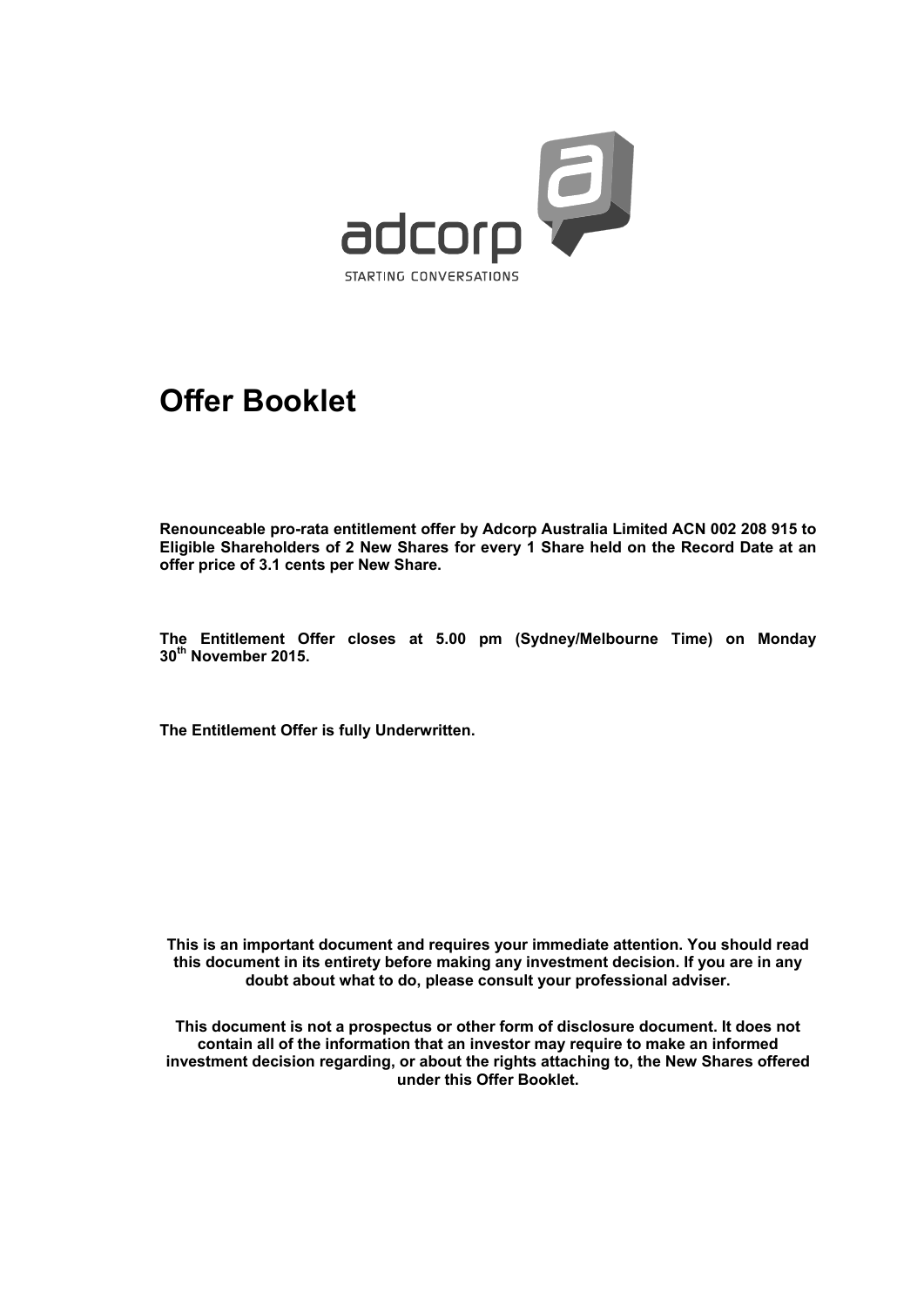# **Table of Contents**

| 3 <sup>7</sup> |  |
|----------------|--|
| $\overline{4}$ |  |
| 5 <sup>5</sup> |  |
| 6              |  |
| $7^{\circ}$    |  |
|                |  |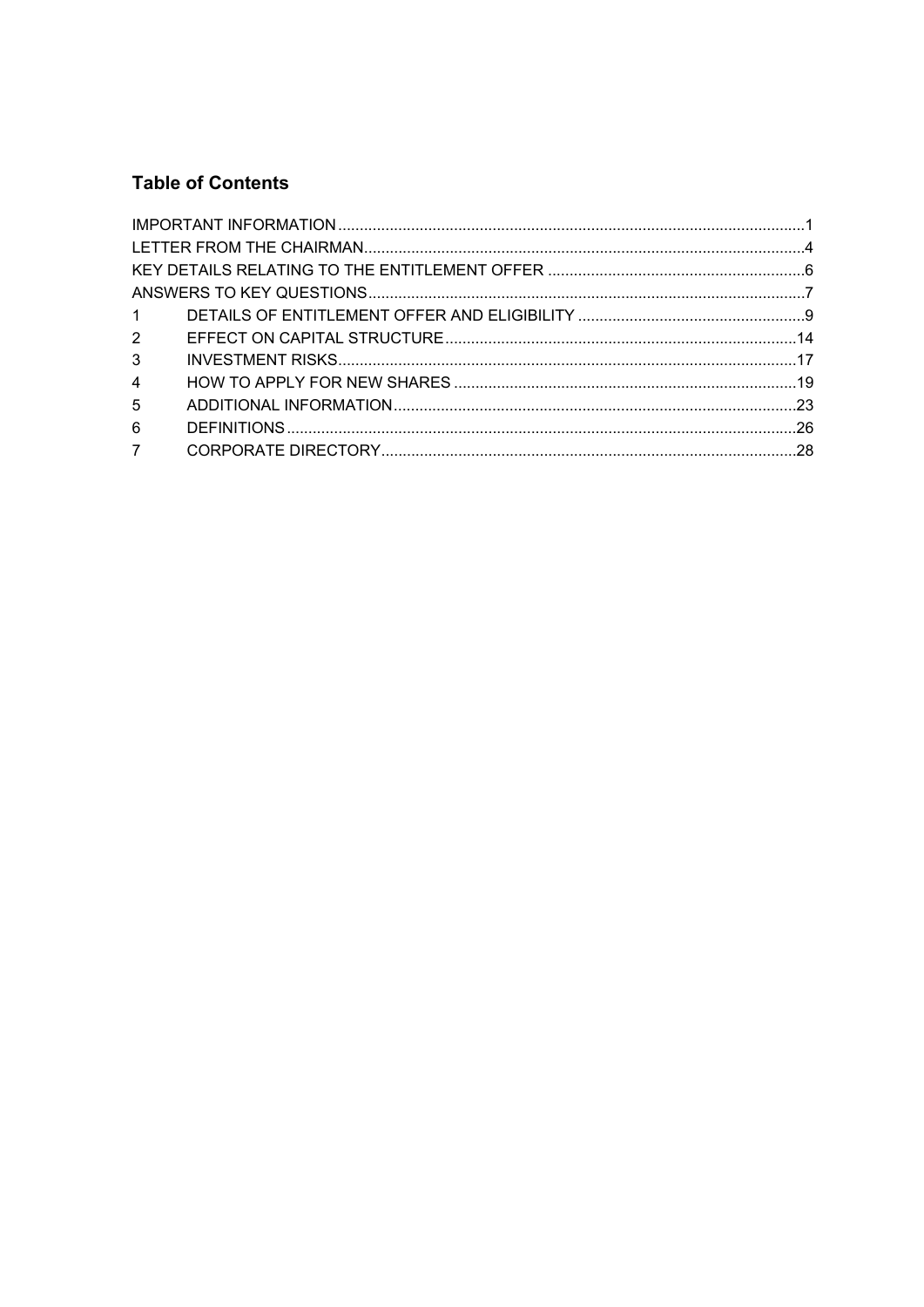### **IMPORTANT INFORMATION**

This Offer Booklet has been prepared by Adcorp Australia Limited ACN 002 208 915 (**Adcorp** or **Company**) and is dated Tuesday, 17 November 2015. This Offer Booklet is not a prospectus or other disclosure document under the Corporations Act and has not been lodged with ASIC. The Entitlement Offer contained in this Offer Booklet is being made without disclosure in accordance with section 708AA of the Corporations Act, as modified by ASIC Class Order 08/35.

Neither ASIC nor ASX, nor any of their officers or employees takes responsibility for the Entitlement Offer or the merits of the investment to which the Entitlement Offer relates.

The Offer Booklet does not constitute financial product advice and has been prepared without taking into account Eligible Shareholders' investment objectives, financial circumstances or particular needs. The Offer Booklet does not purport to contain all the information that Eligible Shareholders may require to make an informed investment decision regarding, or about the rights attaching to, the New Shares. If, after reading this Offer Booklet, you have any questions about the Entitlement Offer, you should contact your stockbroker, lawyer, accountant or other professional adviser.

Before deciding whether to apply for New Shares, each Eligible Shareholder should consider whether Adcorp is a suitable investment for them in light of their own investment objectives and financial circumstances and should seek professional advice from their accountant, stockbroker, lawyer or other professional adviser before deciding whether or not to invest.

### **Investment Risks**

There are a number of risk factors that could potentially impact on Adcorp and its operations. For information about these risks, please refer to the "Investment Risks" section 2.1. The potential tax effects of the Entitlement Offer will vary between investors. All investors should satisfy themselves of any possible tax consequences by consulting their own professional tax advisers. Applications for New Shares, including any Additional Shares, by Eligible Shareholders can only be made on the Entitlement and Acceptance Form sent to Eligible Shareholders which accompanies this Offer Booklet.

### **Future performance and forward looking statements**

Applicants for New Shares should note that the past share price performance of Adcorp provides no guidance as to its future share price performance. Any financial information provided in this Offer Booklet is for illustrative purposes only and is not represented as being indicative of Adcorp's future financial performance.

Any forward looking statements in this Offer Booklet are based on Adcorp's current expectations about future events. They are subject to known and unknown risks, uncertainties and assumptions, many of which are outside the control of Adcorp and its Directors, which could cause actual results, performance or achievements to differ materially from future results, performance or achievements expressed or implied by any forward looking statements in this Offer Booklet.

### **Ineligible Shareholders**

The Entitlement Offer is only made to Eligible Shareholders. The Entitlement Offer is not extended to, and no New Shares are offered or will be issued to, persons with registered addresses outside Australia and New Zealand (**Ineligible Shareholders**).

Adcorp considers it is unreasonable to extend the Entitlement Offer to Shareholders with registered addresses in jurisdictions outside Australia and New Zealand having regard to the small number and value of New Shares that would be offered in such jurisdictions and the cost of complying with the legal and regulatory requirements in those jurisdictions.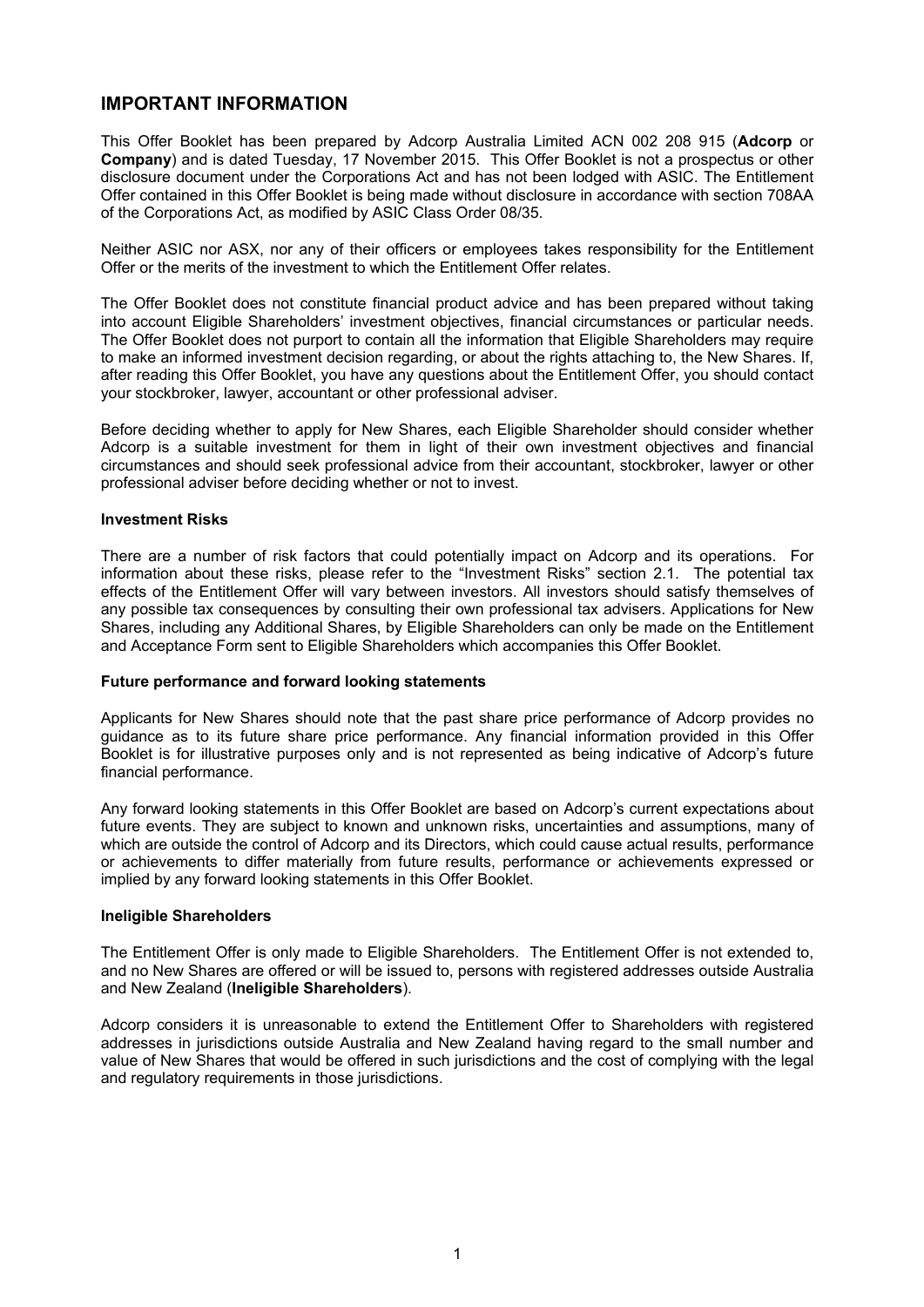### **Foreign jurisdictions and restrictions on the distribution of this Offer Booklet**

This Offer Booklet and accompanying Entitlement and Acceptance Form do not, and are not intended to, constitute an offer of New Shares in any place outside Australia and New Zealand. The distribution of this Offer Booklet and the accompanying Entitlement and Acceptance Form outside of Australia and New Zealand may be restricted by law and persons who come into possession of this Offer Booklet and the accompanying Entitlement and Acceptance Form should seek advice on and observe those restrictions. Any failure to comply with those restrictions may constitute a violation of applicable securities laws. By applying for New Shares under this Offer Booklet, including by submitting the Entitlement and Acceptance Form or making a payment by BPAY®<sup>1</sup> you represent and warrant that there has been no breach of such laws.

The Company disclaims all liabilities to such persons. Eligible Shareholders who are not resident in Australia or New Zealand are responsible for ensuring that taking up New Shares under the Entitlement Offer does not breach the selling restrictions set out in this Offer Booklet or otherwise violate the securities laws in the relevant overseas jurisdictions.

In particular, the Entitlement Offer has not been, and will not be, registered under the *Securities Act of 1933* (US) or the securities laws of any State of the United States and is not being made in the United States or to persons resident in the United States. Without limitation, neither this Offer Booklet nor the accompanying Entitlement and Acceptance Form may be sent to investors in the United States or otherwise distributed in the United States.

The New Shares being offered to residents of New Zealand under this Offer Booklet are offered in reliance on the *Securities Act (Overseas Companies) Exemption Notice 2013* (New Zealand). This Offer Booklet and the accompanying Entitlement and Acceptance Form have not been registered, filed or approved by any New Zealand regulatory authority under the *Securities Act 1978* (New Zealand). This Offer Booklet is not an investment statement or prospectus under New Zealand law and may not contain all the information that an investment statement or prospectus under New Zealand law is required to contain.

No action has been taken to register or qualify this Offer Booklet, the New Shares, or the Entitlement Offer, or otherwise to permit a public offering of the New Shares, in any jurisdiction outside Australia and New Zealand.

### **Disclaimer**

No person is authorised to give any information, or to make any representation, in connection with the Entitlement Offer not contained in this Offer Booklet. Any information or representation not contained in this Offer Booklet may not be relied on as having been authorised by Adcorp, or its related bodies corporate, in connection with the Entitlement Offer. Except as required by law, and only to the extent so required, neither Adcorp, nor any other person, warrants the future performance of Adcorp or any return on any investment made under this Entitlement Offer.

Neither of Adcorp's advisers nor any of their respective affiliates or related bodies corporate nor any of their respective directors, officers, partners, employees, representatives or agents has authorised or caused the issue of this Offer Booklet and they do not take any responsibility for the information set out in this Offer Booklet or any action taken by you on the basis of such information.

To the maximum extent permitted by law, Adcorp's advisers and their respective affiliates or related bodies corporate and any of their respective directors, officers, partners, employees, representatives or agents exclude and disclaim all liability for any expenses, losses, damages or costs incurred by you as a result of your participation in the Entitlement Offer or this Offer Booklet being inaccurate or incomplete in any way for any reason, whether by negligence or otherwise.

l  $1^{\circ}$  Registered to BPAY Pty Ltd ABN 69 079 137 518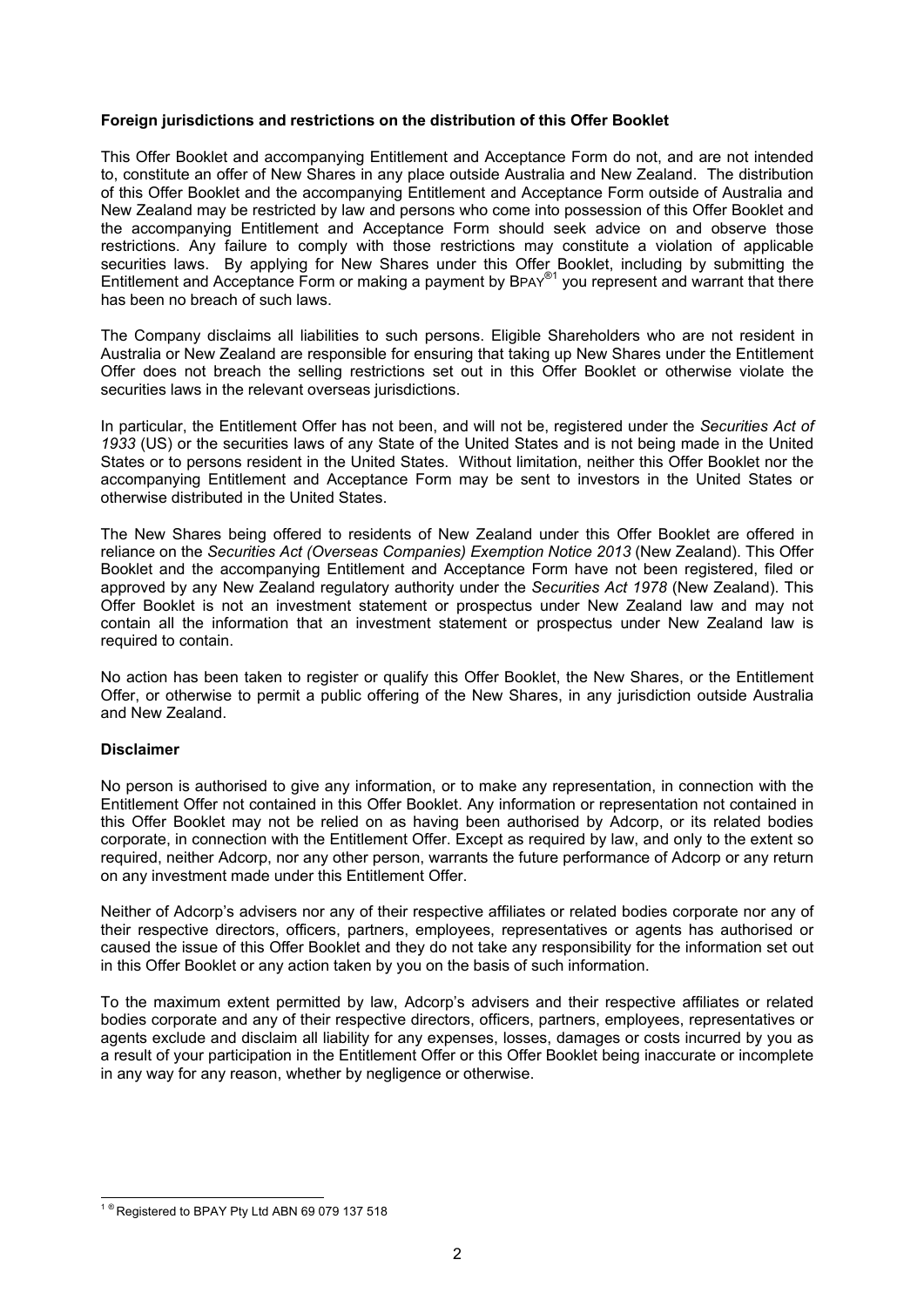Neither of Adcorp's advisers nor any of their respective affiliates or related bodies corporate nor any of their respective directors, officers, partners, employees, representatives or agents makes any recommendations as to whether you or your related parties should participate in the Entitlement Offer, nor do they make any representations or warranties to you concerning this Entitlement Offer, or any information contained in the Offer Booklet and you represent, warrant and agree that you have not relied on any statements made by any of Adcorp's advisers or any of their respective affiliates or related bodies corporate or any of their respective directors, officers, partners, employees, representatives or agents in relation to the New Shares or the Entitlement Offer generally.

Statements made in this Offer Booklet are made only as the date of this Offer Booklet. The information in this Offer Booklet remains subject to change without notice.

#### **Defined terms and abbreviations**

Terms and abbreviations used in this Offer Booklet are defined in section 6.

References to sections are to sections of this Offer Booklet, unless otherwise stated.

#### **Queries**

If you have not received a personalised Entitlement and Acceptance Form or have any queries on how to complete the Entitlement and Acceptance Form, please contact the share registry, Computershare Investor Services Pty Ltd, on 1300 850 505 (within Australia) or +61 3 9415 4000 (from outside Australia) during business hours.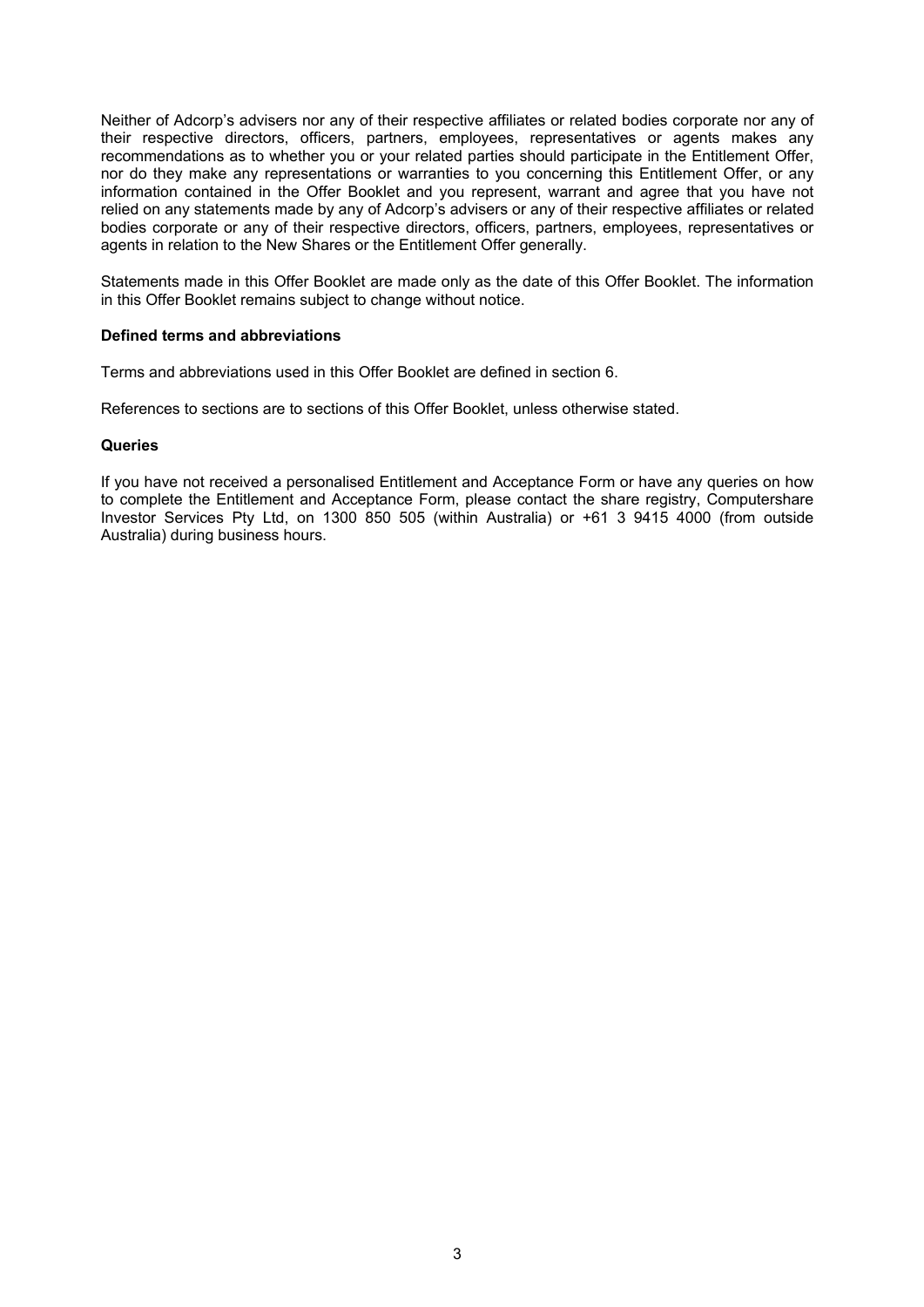### **LETTER FROM THE CHAIRMAN**

17 November 2015

Dear Shareholder,

On behalf of Adcorp Australia Limited ("**Adcorp**" or the "**Company**"), I am pleased to invite you to participate in a 2-for-1 renounceable pro rata entitlement offer ("**Entitlement Offer**") at an offer price of 3.1 cents per share ("**Offer Price**") to raise up to approximately \$3.76 million (before expenses). The Entitlement Offer was announced to ASX on 6 November 2015.

Under the Entitlement Offer, eligible shareholders are being given the opportunity to subscribe for 2 New Shares for every 1 Adcorp ordinary share held at **7:00 pm (Sydney and Melbourne time)** on **Thursday, 12 November 2015** at the Offer price of 3.1 cents per share.

The Offer Price represents an approximate discount of:

- 8.8% to the last trading price of Adcorp on the ASX on 5 November 2015 (being 3.4 cents);
- 8.8% to the one month volume weighted average price (**VWAP**) of shares prior to 5 November 2015;
- 12.4% to the two month VWAP of shares prior to 5 November 2015; and
- 24.6% to the three month VWAP of shares prior to 5 November 2015.

The proceeds of the capital raising will be used to provide working capital to enable sufficient flexibility to operate the Company on a day-to-day basis and to provide some flexibility to enable pursuit of potential strategic business development initiatives.

Entitlements are renounceable. This means that eligible shareholders who do not take up all or any part of their Entitlements may be able to trade their Entitlements on ASX or otherwise transfer their Entitlements off-market. Shareholders who do not take up their Entitlements in full, or otherwise trade their Entitlements, will not receive any value for those Entitlements that they do not take up.

The Entitlement Offer is fully underwritten by MCO Nominees Pty Ltd, an entity associated with me, Ian Rodwell. As the underwriter, this entity will only take up new shares not subscribed for by eligible shareholders under the Entitlement Offer (including the Shortfall facility).

The Company has put in place a Shortfall facility under which eligible shareholders can apply for new shares in excess of their Entitlement. Any new shares that are not taken up by shareholders (whether on exercise of any Entitlement allocated under this Offer Booklet, or otherwise acquired from a shareholder, or under the Shortfall facility) will be subscribed for by the underwriter of the Entitlement Offer.

The maximum number of new shares which may be issued under the Entitlement Offer is 121,353,204.

This Offer Booklet contains important information about the Entitlement Offer, including a personalised Entitlement and Acceptance Form which details your entitlement to new shares in Adcorp. If you are an eligible shareholder, and you wish to apply for all or some of the shares making up your entitlement, you must complete the accompanying Entitlement and Acceptance Form and lodge it together with a cheque or payment through BPAY. If paying by BPAY you do not need to return the Entitlement and Acceptance Form.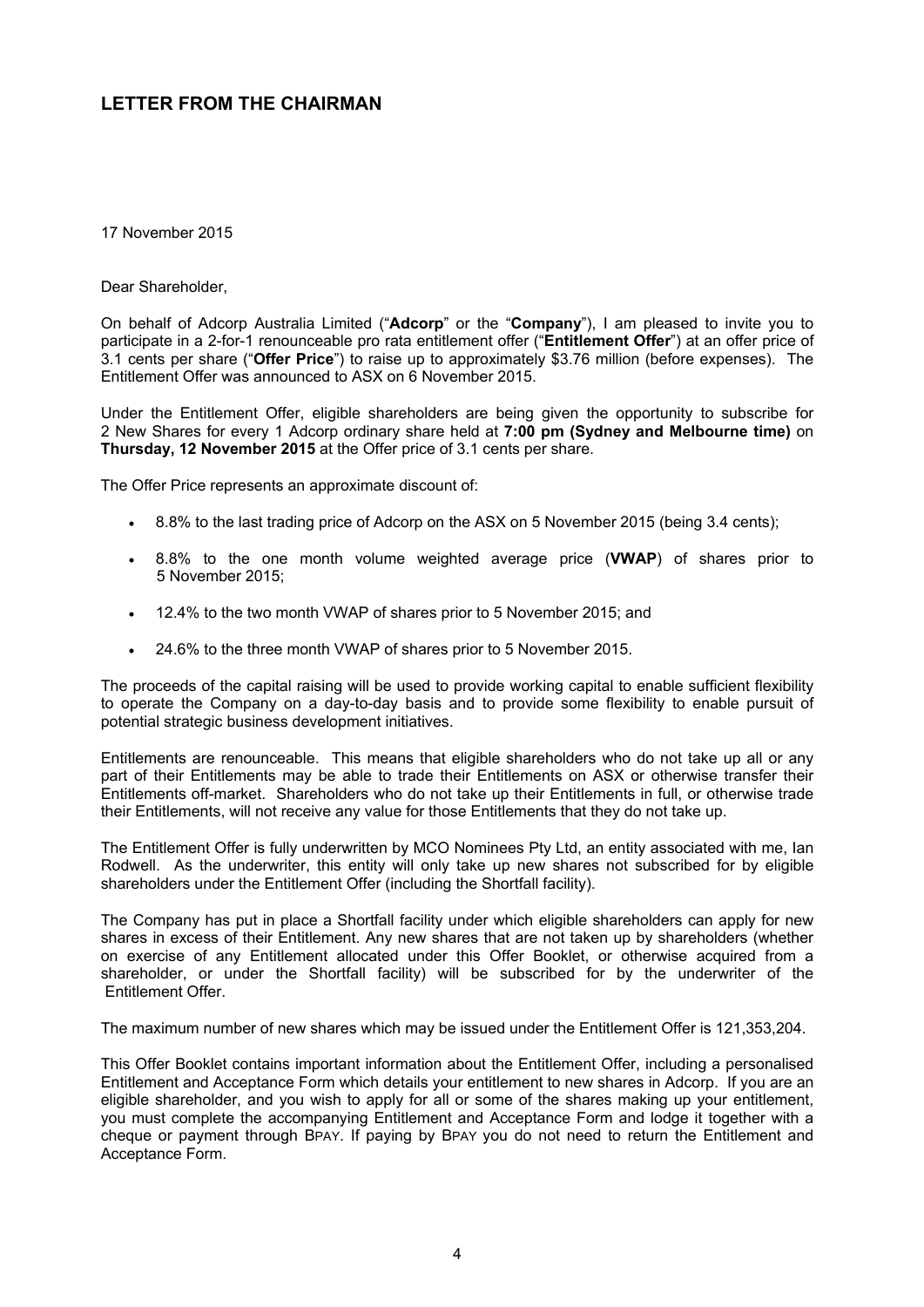This Offer Booklet should be read carefully and in its entirety before deciding whether or not to participate in the Entitlement Offer. In particular, you should consider the investment risks outlined in section 3.

If you have any questions in respect of the Entitlement Offer, please consult your stockbroker, accountant, lawyer or other professional adviser.

On behalf of the Board of Adcorp, I invite you to consider this investment opportunity and thank you for your ongoing support of our Company.

Yours Sincerely

Mr Ian Rodwell Chairman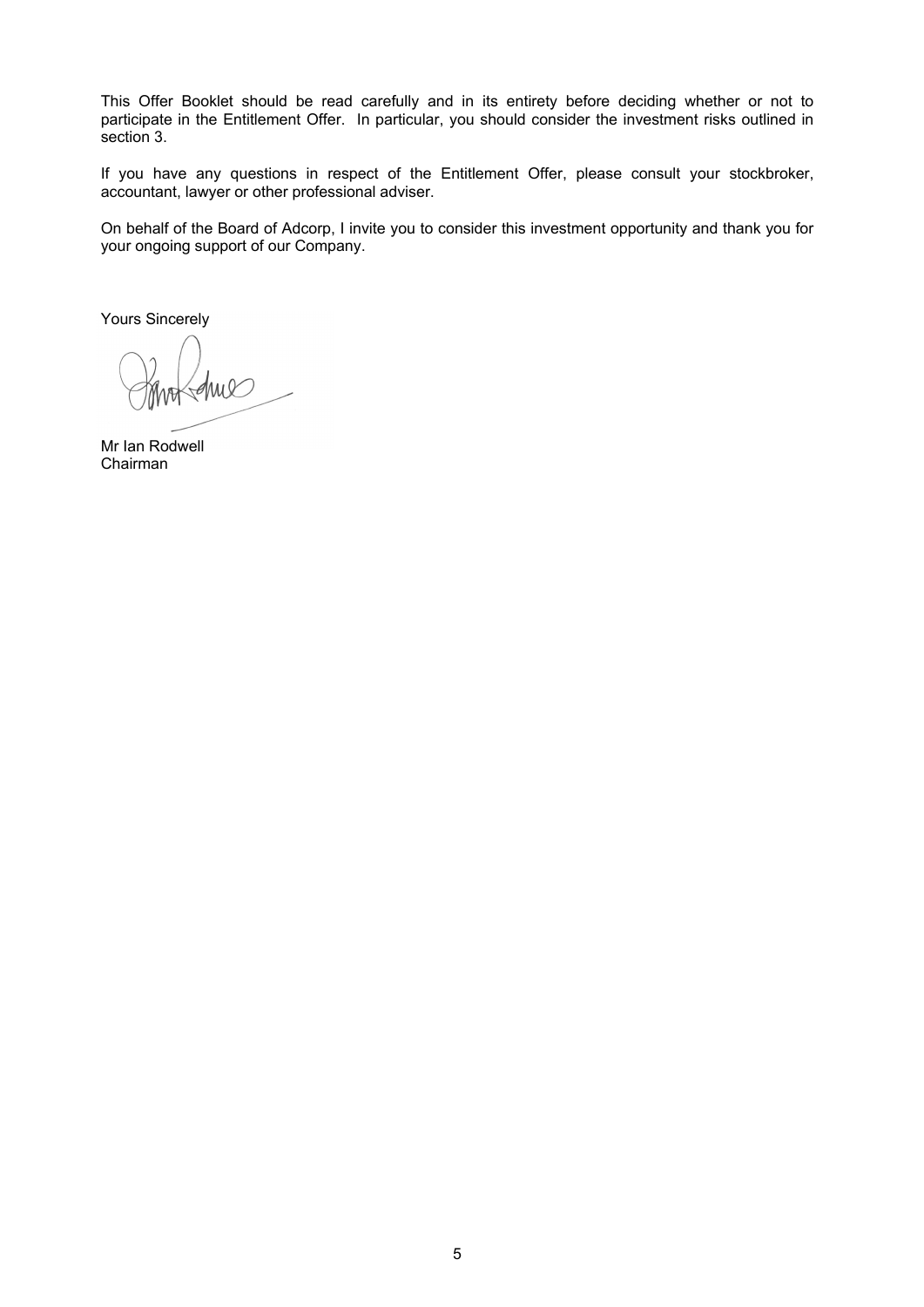### **KEY DETAILS RELATING TO THE ENTITLEMENT OFFER**

| Key data relating to the Entitlement Offer                                                                                                                                                                |                                                           |  |  |  |  |
|-----------------------------------------------------------------------------------------------------------------------------------------------------------------------------------------------------------|-----------------------------------------------------------|--|--|--|--|
| Entitlement Offer                                                                                                                                                                                         | 2 New Shares for every 1 Share held<br>on the Record Date |  |  |  |  |
| Offer Price per New Share                                                                                                                                                                                 | \$0.031 (3.1 cents)                                       |  |  |  |  |
| Discount of the Offer Price to the last trading price of<br>Adcorp on the ASX on 5 November 2015 (being the last<br>day on which Shares in Adcorp traded before<br>announcement of the Entitlement Offer) | 8.8%                                                      |  |  |  |  |
| Maximum number of New Shares to be offered under the<br>Entitlement Offer                                                                                                                                 | 121.353.204 New Shares                                    |  |  |  |  |
| Approximate proceeds from the Entitlement Offer<br>(before expenses)                                                                                                                                      | \$3.76 million                                            |  |  |  |  |

| Summary of key Entitlement Offer dates**                                             |                                                               |
|--------------------------------------------------------------------------------------|---------------------------------------------------------------|
| Announcement of the Entitlement Offer                                                | Friday, 6 November 2015                                       |
| Securities resume trading on an "ex"-entitlement basis                               | Tuesday, 10 November 2015                                     |
| Entitlements trading starts                                                          | Tuesday, 10 November 2015                                     |
| <b>Record Date to determine Entitlements</b>                                         | 7.00 pm (Sydney/Melbourne time)<br>Thursday, 12 November 2015 |
| Despatch of Offer Booklet and Entitlement and<br>Acceptance Forms (by no later than) | Tuesday, 17 November 2015                                     |
| Entitlements trading ends                                                            | Monday, 23 November 2015                                      |
| <b>Closing Date</b>                                                                  | 5:00 pm (Sydney/Melbourne time)<br>Monday, 30 November 2015   |
| Allotment of New Shares                                                              | Monday, 7 December 2015                                       |
| Trading of New Shares expected to commence on ASX                                    | Tuesday, 8 December 2015                                      |
| Holding statements expected to be despatched to<br>Shareholders                      | Wednesday, 9 December                                         |

\*\* These dates are indicative only and are subject to change. Adcorp reserves the right, subject to the Corporations Act and the Listing Rules, to amend this indicative timetable. In particular, Adcorp reserves the right to extend the Closing Date, accept late applications under the Entitlement Offer (either generally or in particular cases) and to withdraw or vary the Entitlement Offer without prior notice. Any extension of the Closing Date will have a consequential effect on the date for the allotment of New Shares. Adcorp will consult with the Underwriter in relation to any change to this indicative timetable and any such change may require the consent of the Underwriter.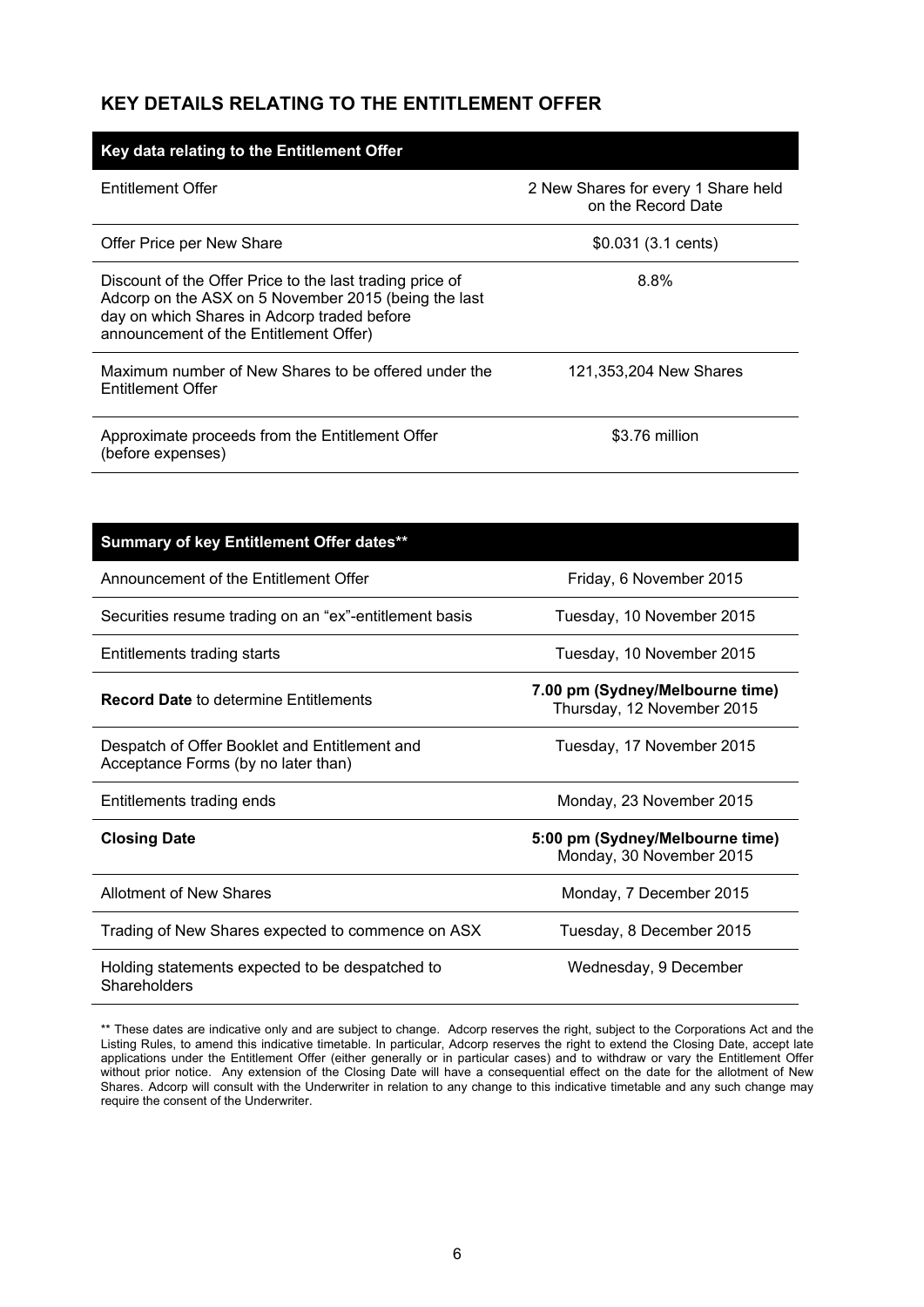## **ANSWERS TO KEY QUESTIONS**

| Question                                                      | <b>Answer</b>                                                                                                                                                                                                                                                                                                                   | <b>Further Information</b> |
|---------------------------------------------------------------|---------------------------------------------------------------------------------------------------------------------------------------------------------------------------------------------------------------------------------------------------------------------------------------------------------------------------------|----------------------------|
| What is the Entitlement<br>Offer?                             | The Entitlement Offer constitutes the offer of<br>2 Shares for every 1 Share held, at an Offer<br>Price of 3.1 cents per Share.                                                                                                                                                                                                 | Section 1.1                |
| Who can participate in the<br><b>Entitlement Offer?</b>       | Only Eligible Shareholders can participate in the<br>Entitlement Offer.                                                                                                                                                                                                                                                         | Section 1.2                |
|                                                               | Eligible Shareholders are shareholders of<br>Adcorp with registered addresses in Australia<br>and New Zealand and who are registered<br>holders of Shares at 7:00 pm<br>(Sydney/Melbourne Time) on the Record Date.                                                                                                             |                            |
| How much do I have to pay                                     | The Offer Price for each New Share is 3.1 cents.                                                                                                                                                                                                                                                                                | Section 1.5                |
| to participate in the<br><b>Entitlement Offer?</b>            | You may subscribe for all, or part, of your<br>Entitlement. You may also subscribe for<br>additional New Shares in excess of your<br>Entitlement (see below and section 1.12).                                                                                                                                                  |                            |
| What are the terms of the<br>New Shares?                      | The New Shares issued under the Entitlement<br>Offer will rank equally with all existing Shares.                                                                                                                                                                                                                                | Section 1.15               |
| What is the purpose of the<br><b>Entitlement Offer?</b>       | Proceeds from the Entitlement Offer will be<br>used to:                                                                                                                                                                                                                                                                         | Section 1.7                |
|                                                               | provide working capital to enable<br>sufficient flexibility to operate the<br>Company on a day-to-day basis; and                                                                                                                                                                                                                |                            |
|                                                               | to provide some flexibility to enable<br>pursuit of potential strategic business<br>development initiatives.                                                                                                                                                                                                                    |                            |
| Is the Entitlement Offer<br>underwritten?                     | The Entitlement Offer is fully underwritten by<br>MCO Nominees Pty Ltd, an entity associated<br>with Ian Rodwell. Mr Rodwell is a major<br>shareholder, director and non-executive<br>chairman of the Company.                                                                                                                  | Section 1.11               |
| Can I apply for New Shares<br>in excess of my<br>Entitlement? | Yes. Eligible Shareholders who take up their full<br>Entitlement under the Entitlement Offer may<br>apply for more New Shares than the number<br>shown on their Entitlement and Acceptance<br>Form (up to a maximum of their original<br>Entitlement i.e. 2 Additional Shares for 1 existing<br>Share held at the Record Date). | Section 1.12               |
|                                                               | Applications for Additional Shares may be<br>considered if a Shortfall under the Entitlement<br>Offer exists.                                                                                                                                                                                                                   |                            |
|                                                               | Additional Shares will be issued to Eligible<br>Shareholders at the discretion of the Directors.<br>There is no guarantee that you will receive<br>Additional Shares. However, the Directors intend<br>to accept all applications for Additional Shares to<br>the extent of the Shortfall.                                      |                            |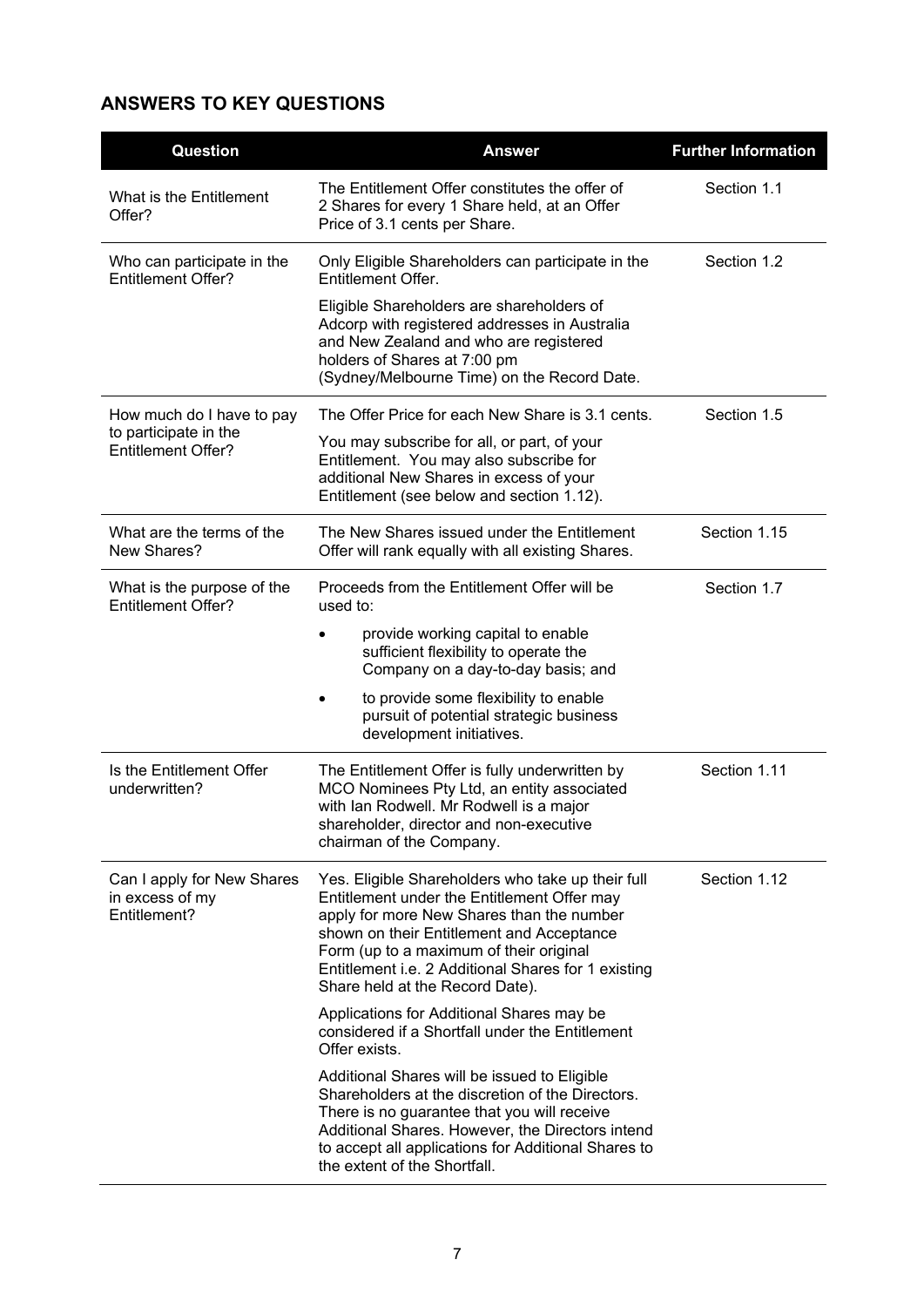| What are the risks<br>associated with applying for<br>New Shares under the<br><b>Entitlement Offer?</b> | An investment in Adcorp involves general risks<br>associated with any investment in the share<br>market, including that the price of New Shares<br>may rise or fall.                                                                                                                                                                                                                     | Section 3   |
|---------------------------------------------------------------------------------------------------------|------------------------------------------------------------------------------------------------------------------------------------------------------------------------------------------------------------------------------------------------------------------------------------------------------------------------------------------------------------------------------------------|-------------|
|                                                                                                         | There are also a number of risk factors, both<br>specific to Adcorp and of a general nature,<br>which may affect the future operating and<br>financial performance of Adcorp and the value of<br>an investment in Adcorp.                                                                                                                                                                |             |
| What are my options?                                                                                    | You may either:                                                                                                                                                                                                                                                                                                                                                                          | Section 4   |
|                                                                                                         | take up all, or part, of your Entitlement;                                                                                                                                                                                                                                                                                                                                               |             |
|                                                                                                         | if you have taken up all of your<br>Entitlement, you may apply for Additional<br>Shares;                                                                                                                                                                                                                                                                                                 |             |
|                                                                                                         | take up part of your Entitlement and allow<br>the balance of your Entitlement to lapse;                                                                                                                                                                                                                                                                                                  |             |
|                                                                                                         | sell or transfer all, or part, of your<br>Entitlement; or                                                                                                                                                                                                                                                                                                                                |             |
|                                                                                                         | do nothing and allow all of your<br>Entitlement to lapse, in which case the<br>New Shares comprising your Entitlement.                                                                                                                                                                                                                                                                   |             |
|                                                                                                         | Any Entitlements to New Shares not taken up<br>will either be issued under the Shortfall facility or<br>taken up by the Underwriter.                                                                                                                                                                                                                                                     |             |
| How do I accept my<br>Entitlement?                                                                      | If you are an Eligible Shareholder, and you wish<br>to apply for all or some of the New Shares<br>making up your Entitlement, you must complete<br>the accompanying Entitlement and Acceptance<br>Form and lodge it together with a cheque or<br>payment through BPAY for the Application<br>Monies. If paying by BPAY you do not need to<br>return the Entitlement and Acceptance Form. | Section 4.2 |
|                                                                                                         | Please refer to section 4 for further details on<br>how to accept your Entitlement.                                                                                                                                                                                                                                                                                                      |             |
|                                                                                                         |                                                                                                                                                                                                                                                                                                                                                                                          |             |
|                                                                                                         | If you have not received a personalised<br>Entitlement and Acceptance Form, or if you<br>have any queries about how to accept your<br>Entitlement, please call the share registry,<br>Computershare Investor Services Pty Ltd on<br>1300 850 505 (within Australia) or<br>+61 3 9415 4000 (from outside Australia) during<br>business hours.                                             |             |
| Can I sell or transfer my<br>Entitlement?                                                               | Yes. The Entitlement Offer is renounceable and<br>Eligible Shareholders may sell, trade or transfer<br>all or part of their Entitlement on ASX or<br>off-market.                                                                                                                                                                                                                         | Section 1.9 |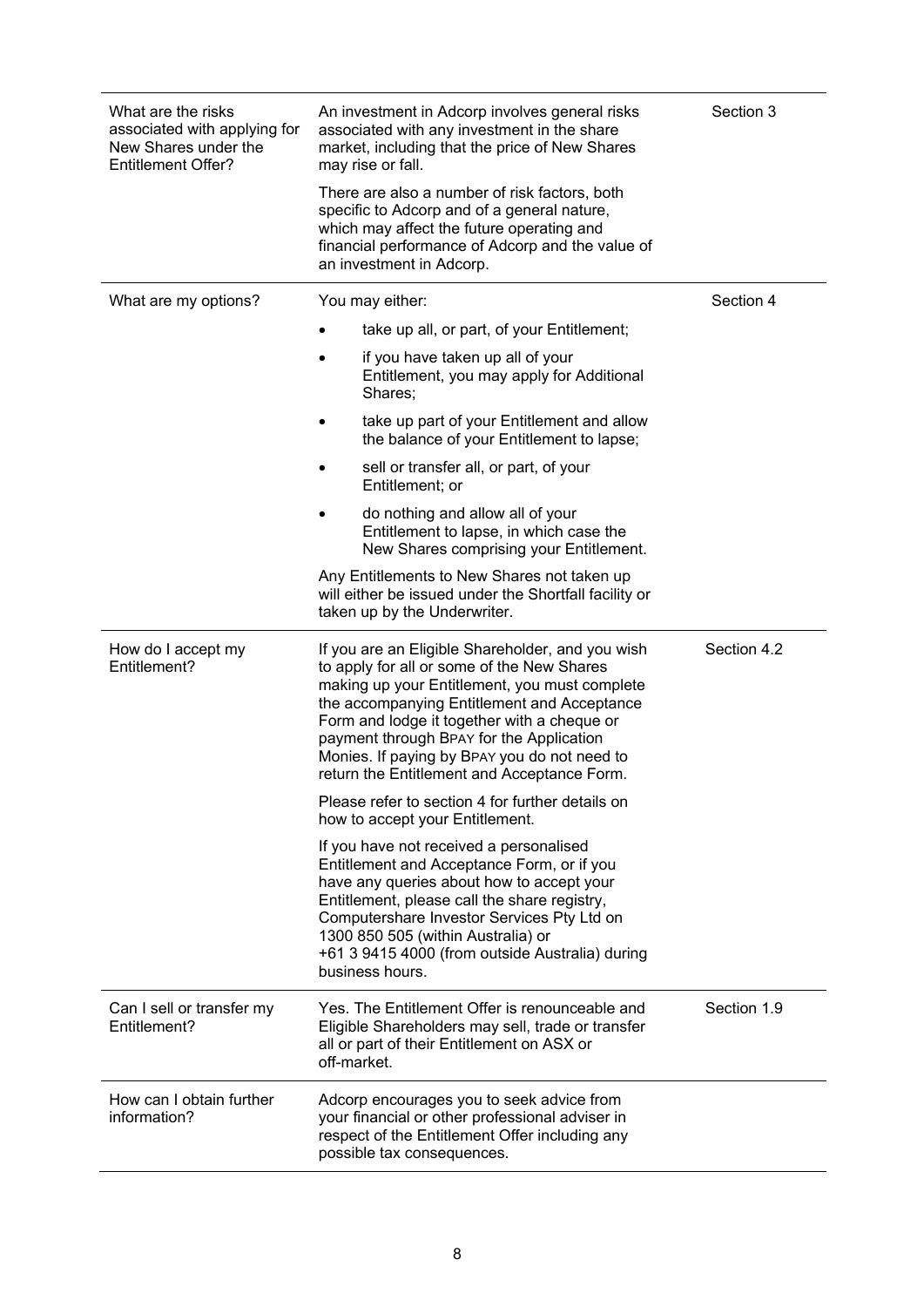### **1 DETAILS OF ENTITLEMENT OFFER AND ELIGIBILITY**

### **1.1 Overview of the Entitlement Offer**

Adcorp is undertaking the Entitlement Offer under which it is offering Eligible Shareholders the opportunity to subscribe for 2 Shares in Adcorp for every 1 Share held at an Offer Price of 3.1 cents per Share (**Offer Price**).

Under the Entitlement Offer, Eligible Shareholders are invited to subscribe for 2 New Shares for every 1 Share held at 7.00 pm (Sydney/Melbourne Time) on Thursday, 12 November 2015 (**Record Date**) at the Offer Price per New Share.

The Entitlement Offer opens on Tuesday, 17 November 2015 and will close at **5.00 pm (Sydney/Melbourne Time) Monday, 30 November 2015**, unless extended.

The number of New Shares to which you are entitled to subscribe for is shown on the accompanying Entitlement and Acceptance Form. Fractional Entitlements have been rounded up to the nearest whole Share. You may also wish to apply for additional New Shares under the Shortfall facility set out in section 1.12.

### **1.2 Eligibility to participate in the Entitlement Offer**

A person will be eligible to participate in the Entitlement Offer if:

- (1) the person was a registered holder of Shares at the Record Date; and
- (2) the person's registered address is in Australia or New Zealand.

Adcorp reserves the right to determine whether a shareholder is an Eligible Shareholder or an Ineligible Shareholder.

### **1.3 Shareholders outside Australia and New Zealand**

The Company has determined that it is not practical for holders of Shares with registered addresses in other jurisdictions to participate in the Entitlement Offer, having regard to the number and value of New Shares they would be offered and the costs of complying with the regulatory requirements in those places.

To the extent that a person holds Shares on behalf of another person resident outside Australia or New Zealand, it is that person's responsibility to ensure that any acceptance complies with all applicable foreign laws.

### **1.4 Appointment of nominee on behalf of Ineligible Shareholders**

The Company has appointed The Oaktower Partnership Pty Ltd (AFSL 295887) (**Oaktower**) (**Nominee**) as nominee for the purposes of section 615 of the Corporations Act to sell Entitlements which would otherwise have been available to Ineligible Shareholders had they been eligible to participate in the Entitlement Offer were they not shareholders outside Australia and New Zealand.

If there is a viable market for Entitlements and a premium over the expenses of their sale can be made, the Nominee will arrange the sale of the Entitlements which would have been offered to the Ineligible Shareholders. The Nominee will arrange for the proceeds of sale of any Entitlements (if any), net of expenses, to be distributed to Ineligible Foreign Shareholders in proportion to their shareholding at the Record Date.

If the Entitlements of Ineligible Shareholders cannot be sold or are otherwise allowed to lapse, any shares that could have potentially been issued pursuant to the Entitlements do not form part of the Shortfall.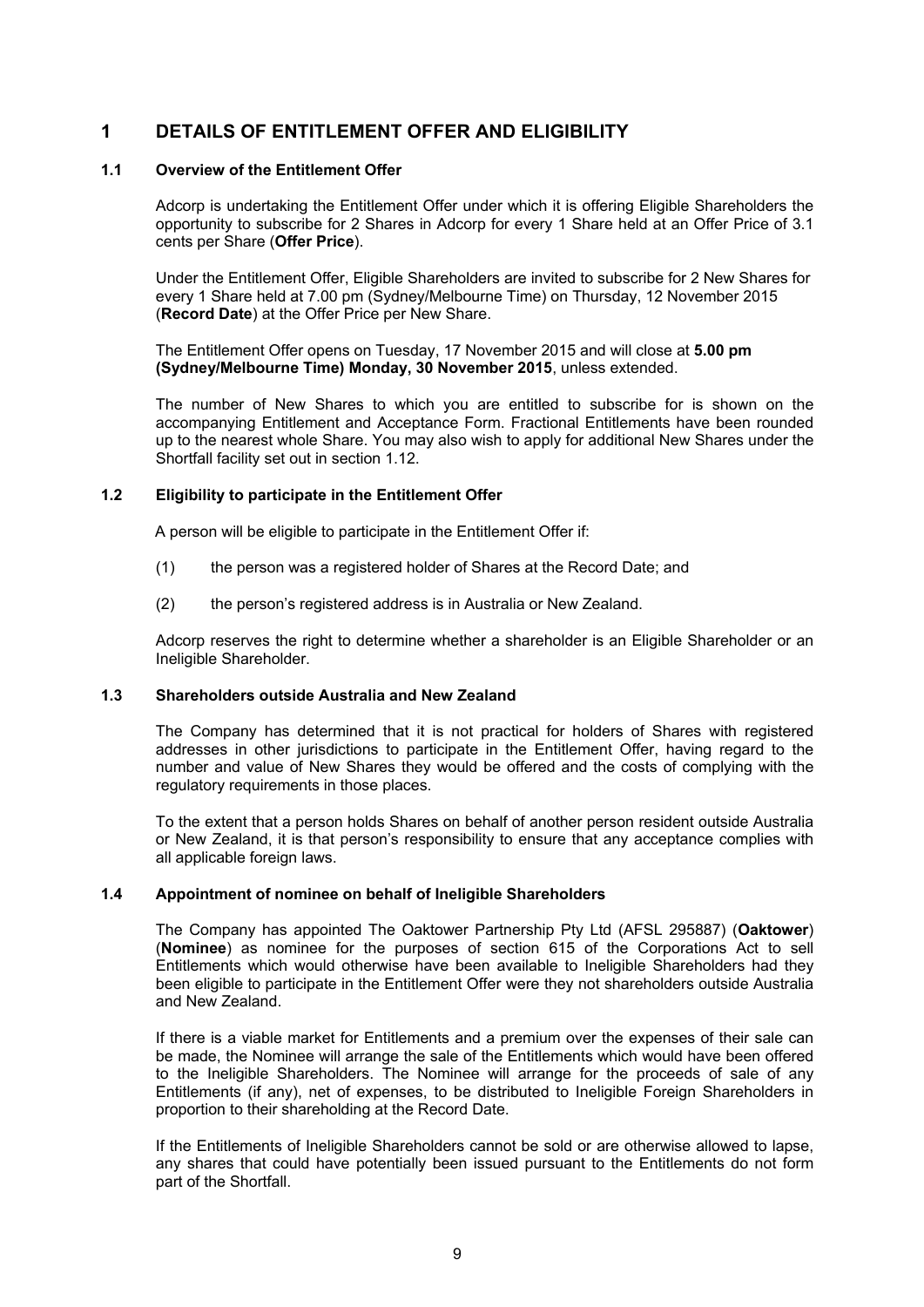The Company and the Nominee will not be liable for the failure to sell the Entitlement or the failure to sell the Entitlements at any particular price. If there is no viable market for the Entitlements, the Entitlements of the Ineligible Shareholders will be allowed to lapse. There is no guarantee that any proceeds will be realised from the sale of Entitlements that would otherwise have been offered to Ineligible Shareholders.

#### **1.5 Offer Price**

The Offer Price payable for each New Share is 3.1 cents which represents an 8.8% discount to the closing market price of Shares on ASX on 5 November 2015 (being the last day on which Shares in Adcorp traded prior to the announcement of the Entitlement Offer on 6 November 2015).

Eligible Shareholders will not be obliged to pay brokerage or other fees in respect of New Shares acquired under the Entitlement Offer, although the Company may pay certain professional and other fees to third parties.

Eligible Shareholders should note that the market price of Shares may rise and fall between the date of this Entitlement Offer and the date when New Shares are allotted under the Entitlement Offer. Accordingly, the price you pay per New Share pursuant to this Entitlement Offer may be either higher or lower than the market price of Shares at the time of this Entitlement Offer or at the time the New Shares are allotted under this Entitlement Offer.

Adcorp recommends that you monitor the price of Shares, which can be found in the financial pages of major Australian metropolitan newspapers, or on the ASX website at asx.com.au (ASX code: AAU).

### **1.6 Closing Date**

The Entitlement Offer is scheduled to close at **5.00 pm (Sydney/Melbourne Time) on Monday 30th November 2015**. Please refer to section 4 for details on how to accept your Entitlement.

Please note that Adcorp reserves the right, subject to the Corporations Act and the Listing Rules, to amend the Closing Date of the Entitlement Offer. Any extension of the Closing Date will have a consequential effect on the date for the allotment of New Shares.

### **1.7 Use of funds**

The total amount to be raised under the Entitlement Offer is \$3.76 million (before expenses). The proceeds of the Entitlement Offer will be used to:

- provide working capital to enable sufficient flexibility to operate the Company on a day-to-day basis; and
- provide some flexibility to enable pursuit of potential strategic business development initiatives.

Moreover, the capital raising proceeds will substantially improve the working capital position and balance sheet ratios of Adcorp.

### **1.8 No cooling off rights**

Cooling off rights do not apply to an investment in New Shares. You cannot withdraw your Application once it has been accepted.

### **1.9 Renounceable offer**

The Entitlement Offer is made on a renounceable basis and, accordingly, Eligible Shareholders may sell, trade or transfer all or part of their Entitlement on ASX or off-market.

Eligible Shareholders who do not wish to exercise all or a portion of their Entitlements may choose to sell their Entitlements on the ASX.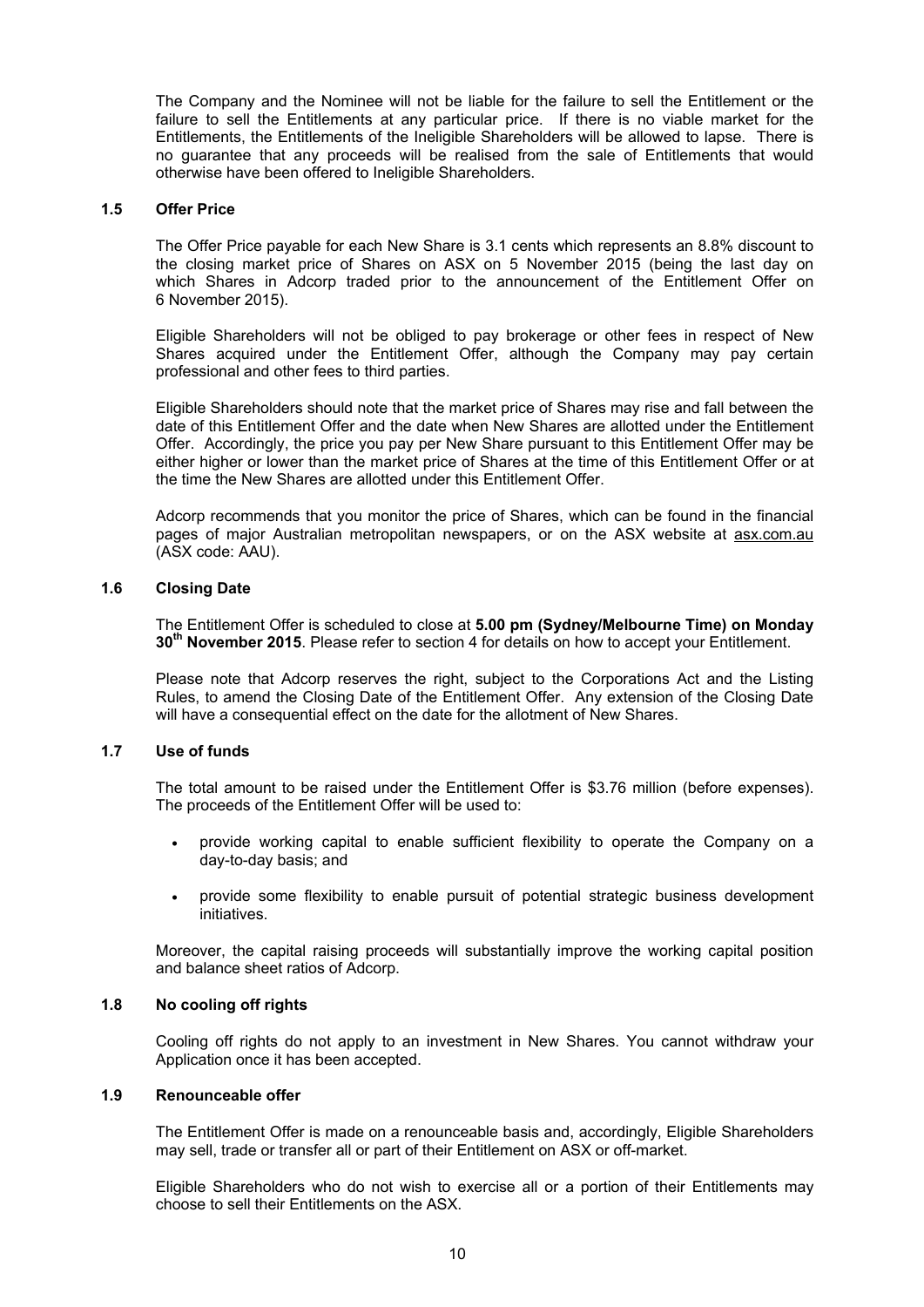Information on how your Entitlements may be sold on ASX is set out in section 4.6(1). You may also transfer all or some of your Entitlements to another person off-market (i.e. other than through ASX). Details of how you may transfer your Entitlements off-market are set out in section 4.6(2).

Any portion of your Entitlements that you decide not to exercise or otherwise trade, will lapse and the New Shares the subject of those Entitlements, will form part of the Shortfall and either be taken up by Eligible Shareholders under the Shortfall facility or the Underwriter pursuant to the Underwriting Agreement.

### **1.10 Minimum Subscription**

There is no minimum subscription for the Entitlement Offer.

### **1.11 Entitlement offer fully underwritten**

The Company has entered into an Underwriting Agreement with the Underwriter for the Entitlement Offer. The terms of the Underwriting Agreement are summarised in section 5.2.

The Underwriter will only take up Shares not subscribed for by Shareholders under the Entitlement Offer including the Shortfall Facility.

### **1.12 Shortfall facility**

Subject to the Corporations Act and the requirements of the Listing Rules, Eligible Shareholders who subscribe for their full Entitlement may apply for more New Shares than the number shown on their Entitlement and Acceptance Form. That is, those Shareholders may apply for Additional Shares up to a maximum of the proportion of their original entitlement i.e. 2 Additional Shares for 1 existing Share held at the Record Date. The issue price of each Additional Share will be the Offer Price, (that is, the same price for New Shares as under the Entitlement Offer).

Applications for Additional Shares may be considered if a Shortfall exists. Additional Shares will be issued to Eligible Shareholders at the discretion of the Directors.

Eligible Shareholders may apply for Additional Shares by entering the number of Additional Shares they wish to subscribe for in the Entitlement and Acceptance Form where it provides "Number of Additional New Shares applied for" (please refer to section 4.3 for further information).

There is no guarantee that you will receive Additional Shares and the Directors do not represent that any application for Additional Shares will be successful. In particular, the Directors may allocate to an Eligible Shareholder a lesser number of Additional Shares than the Eligible Shareholder applied for, or reject any Application for Additional Shares. However, while Applications for Additional Shares in excess of an Eligible Shareholders' Entitlement will not be accepted, the Directors intend to accept all Applications for Additional Shares to the extent of the Shortfall. If the number of Additional Shares allotted to an Eligible Shareholder is less than the number applied for by that Eligible Shareholder, surplus Application Monies will be refunded in full. Interest will not be paid on monies refunded.

Additional Shares will be allotted at the same time as the New Shares under the Entitlement Offer are allotted.

Directors and their associates are ineligible to participate in the Shortfall facility.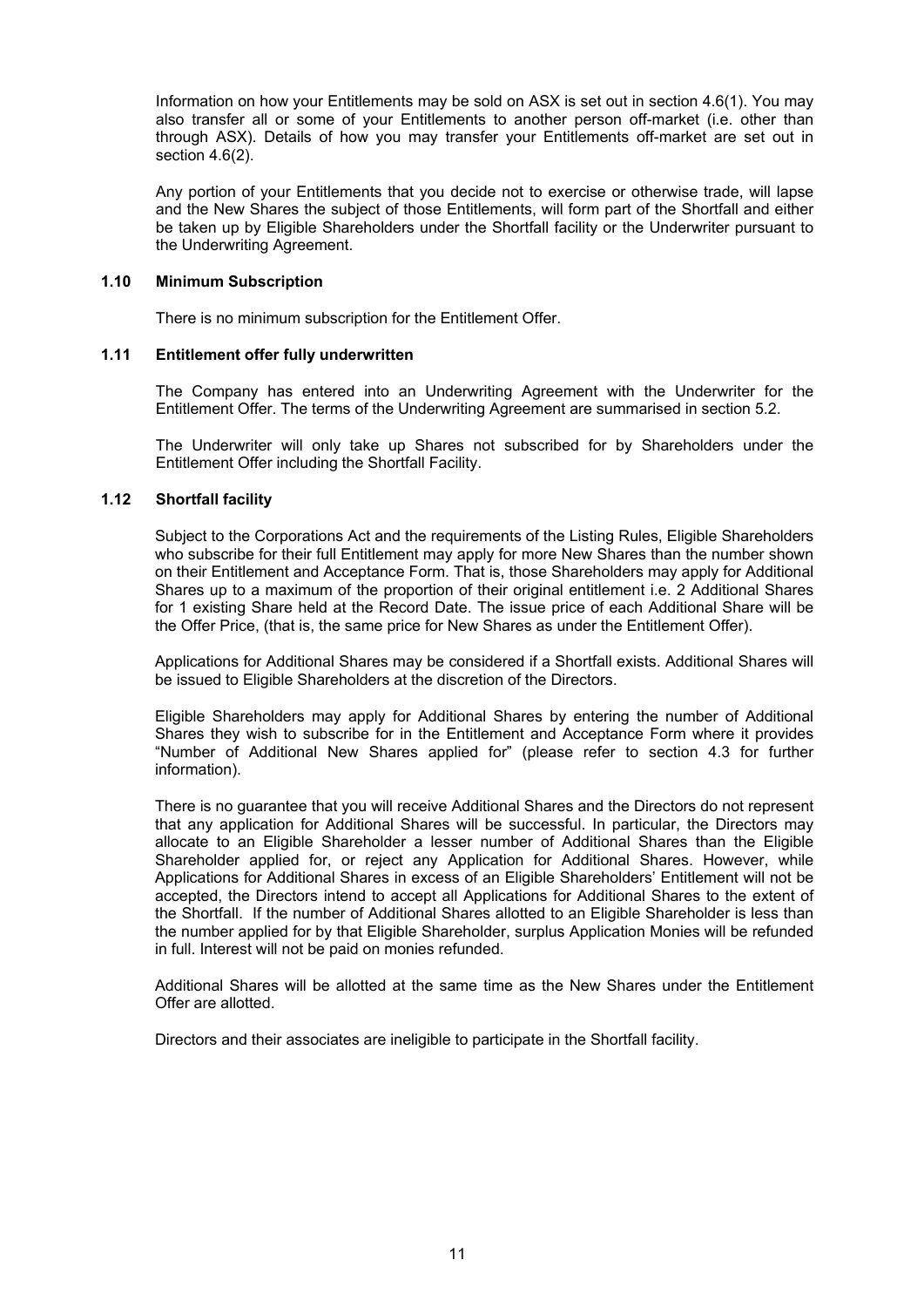### **1.13 Quotation and Trading**

Adcorp has applied to the ASX for official quotation of the New Shares in accordance with the Listing Rule requirements. If ASX does not grant quotation of the New Shares, Adcorp will repay all Application Monies (without interest).

### **1.14 Allotment of New Shares including Additional Shares**

Adcorp expects to issue the New Shares, including any Additional Shares which the Directors exercise their discretion to allot, on Monday, 7 December 2015 and expects to despatch holding statements for New Shares including any Additional Shares on Wednesday, 9 December 2015. Quotation of New Shares including any Additional Shares which the Directors exercise their discretion to allot, is expected to commence on Tuesday, 8 December 2015.

Application Monies will be held in trust for applicants until New Shares including any Additional Shares are allotted. Interest earned on Application Monies will be for the benefit of Adcorp and will be retained by Adcorp irrespective of whether New Shares or any Additional Shares are issued.

### **1.15 Rights attaching to New Shares**

New Shares including any Additional Shares will be fully paid and rank equally in all respects with existing Shares and will carry the same voting rights, dividend rights and other entitlements at the date they are issued.

The rights and liabilities attaching to the New Shares including any Additional Shares are set out in Adcorp's constitution, a copy of which can be obtained from the Company Secretary of Adcorp.

### **1.16 Reconciliation and the rights of Adcorp**

The Entitlement Offer is a complex process and in some instances investors may believe that they will own more Shares than they ultimately did as at the Record Date or are otherwise entitled to more Shares than initially offered to them. This may result in a need for reconciliation. If reconciliation is required, it is possible that Adcorp may need to issue additional Shares to ensure that the relevant Shareholders receive their appropriate allocation of Shares.

Adcorp reserves the right to reduce the size of an Entitlement or the number of Shares allocated to Eligible Shareholders, or persons claiming to be Eligible Shareholders or other applicable investors, if Adcorp believes in its complete discretion that their claims are overstated or if they or their nominees fail to provide information requested to substantiate their claims. In that case, Adcorp may, in its discretion, require the relevant Shareholder to transfer excess Shares to another Shareholder or third party at the Offer Price per Share. If necessary, the relevant Shareholders may need to transfer existing Shares held by them or to purchase additional Shares on-market to meet this obligation. The relevant Shareholder will bear any and all losses caused by subscribing for Shares in excess of their Entitlement and any actions they are required to take in this regard.

By applying under the Entitlement Offer, those doing so irrevocably acknowledge and agree to do the above as required by Adcorp in its absolute discretion. Those applying acknowledge that there is no time limit on the ability of Adcorp to require any of the actions set out above.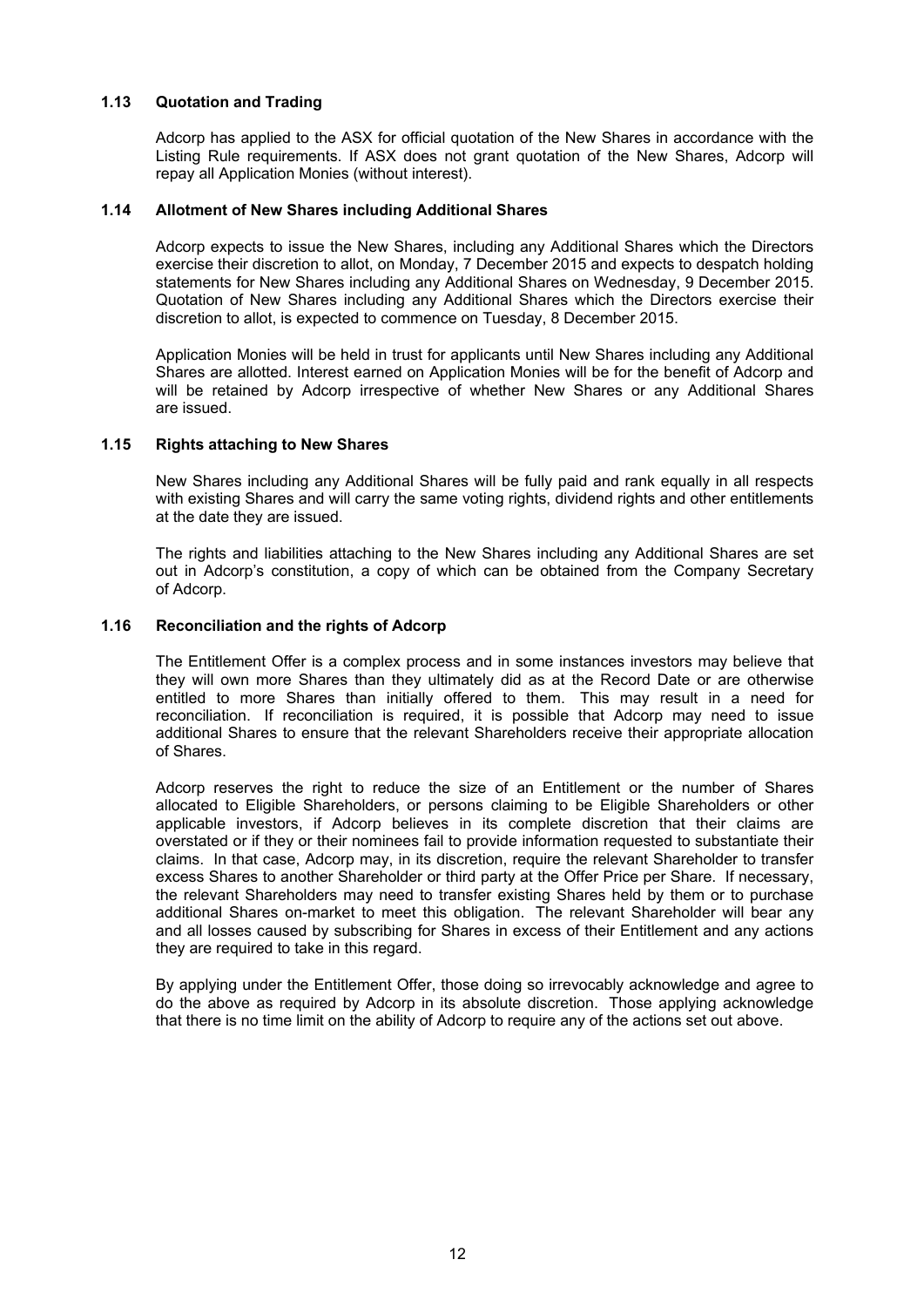### **1.17 Notice to nominees and custodians**

Persons acting as nominees for other persons must not take up any Entitlements on behalf of, or send any documents related to the Entitlement Offer to, any person in the United States or any person that is acting for the account or benefit of a person in the United States.

Adcorp is not required to determine whether or not any registered Shareholder or investor is acting as a nominee or custodian or the identity or residence of any beneficial owners of existing Shares or Entitlements. Where any person is acting as a nominee or custodian for a foreign person, that person, in dealing with its beneficiary, will need to assess whether indirect participation in the Entitlement Offer by the beneficiary complies with applicable foreign laws. Adcorp is not able to advise on foreign laws.

### **1.18 Information availability**

If you are in Australia or New Zealand, you can obtain a copy of this Offer Booklet during the term of the Entitlement Offer on Adcorp's website at www.adcorp.com.au/investors or you can call the Share Registry on 1300 850 505 (within Australia) or  $+61$  3 9415 4000 (outside Australia) between 8:30am and 5:00pm (Sydney time), Monday to Friday.

A replacement Entitlement and Acceptance Form can also be requested by calling the Share Registry on the above mentioned numbers.

If you access the electronic version of this Offer Booklet, you should ensure that you download and read the entire Offer Booklet. The electronic version of this Offer Booklet on the Adcorp website will not include an Entitlement and Acceptance Form.

### **1.19 Privacy**

If you complete an Entitlement and Acceptance Form, you will be providing personal information to the Company (directly or through the Share Registry). The Company collects, holds and will use that information to assess your Application, service your needs as a Shareholder of Adcorp and to facilitate distribution payments and corporate communications to you as a Shareholder of Adcorp.

The information may also be used from time to time and disclosed to persons inspecting the register, bidders for your securities in the context of takeovers, regulatory bodies, including the Australian Taxation Office, authorised securities brokers, print service providers, mail houses and the Share Registry.

You can access, correct and update the personal information that is held about you. If you wish to do so please contact the Share Registry at the relevant contact numbers set out in this Offer Booklet.

Collection, maintenance and disclosure of certain personal information is governed by legislation, including the *Privacy Act 1988* (Cth) and the Corporations Act. You should note that if all information required on the Entitlement and Acceptance Form is not provided, the Company may not be able to accept or process your Application.

### **1.20 Risks**

An investment in Adcorp involves general risks associated with any investment in the share market, including that the price of New Shares may rise or fall.

There are also a number of important risk factors, both specific to Adcorp and of a general nature, which may affect the future operating and financial performance of Adcorp and the value of an investment in Adcorp. A number of these specific and general risk factors are described in the "Investment Risks" section included in section 3. Before deciding to invest in Adcorp, you should consider these factors carefully.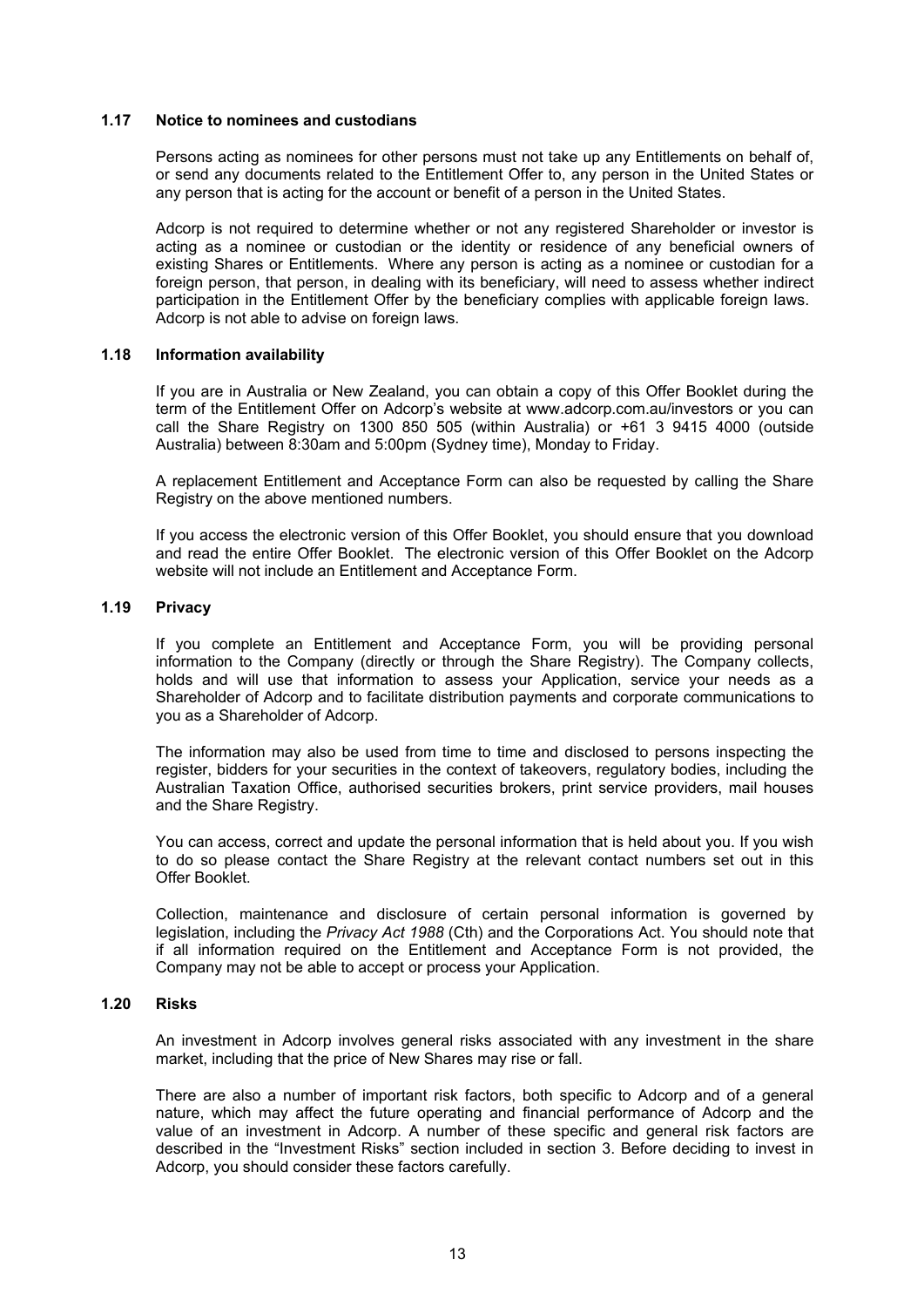### **2 EFFECT ON CAPITAL STRUCTURE**

### **2.1 Effect on existing capital structure**

Assuming that the maximum number of New Shares are issued under the Entitlement Offer, the capital structure of the Company will be as follows:

| <b>Shares</b>                                           | <b>Number</b> |
|---------------------------------------------------------|---------------|
| Shares on issue as at 5 November 2015                   | 60,676,602    |
| New Shares offered under the Entitlement Offer          | 121,353,204   |
| Total Shares on issue on close of the Entitlement Offer | 182,029,806   |

### **2.2 Dilution**

Shareholders should note that if they do not participate in the Entitlement Offer, their holdings may be diluted by as much as approximately 67%.

The following are examples of how dilution may impact Shareholders if they decide not to participate in the Entitlement Offer, assuming that the maximum number of New Shares available under the Offer are issued:

|               | <b>Holdings</b><br>as at<br><b>Record</b><br>Date | Approximate<br>% at Record<br>Date | <b>Entitlements</b><br>under the<br><b>Entitlement</b><br><b>Offer</b> | <b>Holdings if</b><br>entitlement not<br>taken up | Approximate %<br>following<br>allotment of New<br><b>Shares</b> |
|---------------|---------------------------------------------------|------------------------------------|------------------------------------------------------------------------|---------------------------------------------------|-----------------------------------------------------------------|
| Shareholder 1 | 5.000.000                                         | 8.24%                              | 10,000,000                                                             | 5,000,000                                         | 2.75%                                                           |
| Shareholder 2 | 1.000.000                                         | 1.65%                              | 2,000,000                                                              | 1,000,000                                         | 0.55%                                                           |
| Shareholder 3 | 500.000                                           | 0.82%                              | 1,000,000                                                              | 500.000                                           | 0.27%                                                           |

### **2.3 Details of substantial shareholders**

As at 9 November 2015, the names of the Shareholders that hold more than 5% of the Shares on issue in Adcorp are:

| <b>Shareholder</b>                    | <b>Number of Shares</b><br>held in Adcorp | %     |
|---------------------------------------|-------------------------------------------|-------|
| Millennium Company Pty Ltd            | 23,022,362                                | 37.94 |
| HSBC Custody Nominees (Australia) Ltd | 6,704,9413                                | 11.05 |
| EGO Pty Ltd                           | 5,312,343                                 | 8.76  |

Millennium Company Pty Ltd is an entity associated with Mr Ian Rodwell.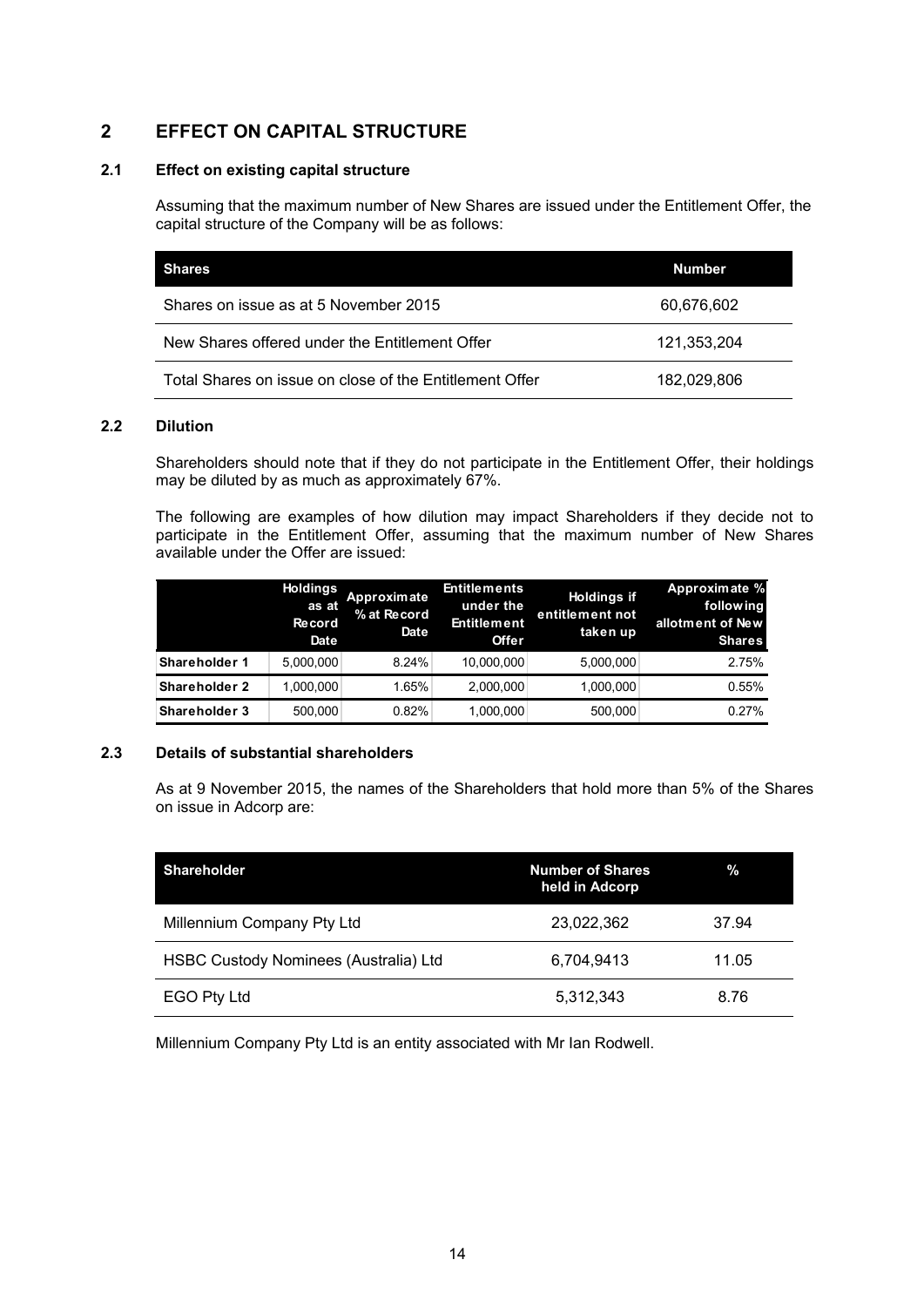### **2.4 Interests of the Directors**

The interests of the Directors and their related parties in securities of the Company as at the Record Date are as follows:

|                                                     | Number of Shares held in<br><b>Adcorp</b> |
|-----------------------------------------------------|-------------------------------------------|
| Mr Ian Rodwell (held by Millennium Company Pty Ltd) | 23,022,362                                |
| Mr David Morrison                                   | 1,223,671                                 |
| Mr Garry Lemair                                     | Nil                                       |
| Mr Dean Capobianco                                  | Nil                                       |

### **2.5 Significant Shareholder as Underwriter**

As stated in Section 5.2, an entity associated with Mr Ian Rodwell, MCO Nominees Pty Ltd (the **Underwriter**), has entered into the Underwriting Agreement with the Company.

Mr Ian Rodwell is the founder and Chairman of Adcorp. Entities associated with Mr Ian Rodwell (the **Rodwell Associates**), currently hold 23,022,362 shares in the Company, representing voting power of approximately 37.9%.

Mr Ian Rodwell has advised the Adcorp Board that the Rodwell Associates will take up all of their Entitlements under the Entitlement Offer, or will transfer their Entitlements to other entities associated with Mr Ian Rodwell.

If a Shortfall remains after the issue of Additional Shares under the Shortfall facility, the Underwriter will be required to increase its shareholding in the Company and its voting power will increase based on this increased shareholding.

If there is a Shortfall, the voting power of the entities associated with Mr Ian Rodwell in the Company could increase from the current level of approximately 37.9%, up to a maximum of 79.3%.

The table below sets out the shareholding of the Rodwell Associates, and the resulting relevant interest thereof in the Company, under 3 scenarios immediately following the completion of the Entitlement Offer. These scenarios are included for illustrative purposes only and are used to highlight the theoretical minimum and maximum shareholding outcomes for the Rodwell Associates following the Entitlement Offer.

**Scenario 1**: All Shareholders take up their Entitlements to acquire New Shares under the Entitlement Offer.

**Scenario 2**: 50% of Shareholders take up their Entitlements to acquire New Shares under the Entitlement Offer. The Underwriter would be required to subscribe for Shares in accordance with the Underwriting Agreement.

**Scenario 3**: No Shareholders take up their Entitlements to acquire New Shares under this Entitlement Offer. The Underwriter would be required to subscribe for Shares in accordance with the Underwriting Agreement.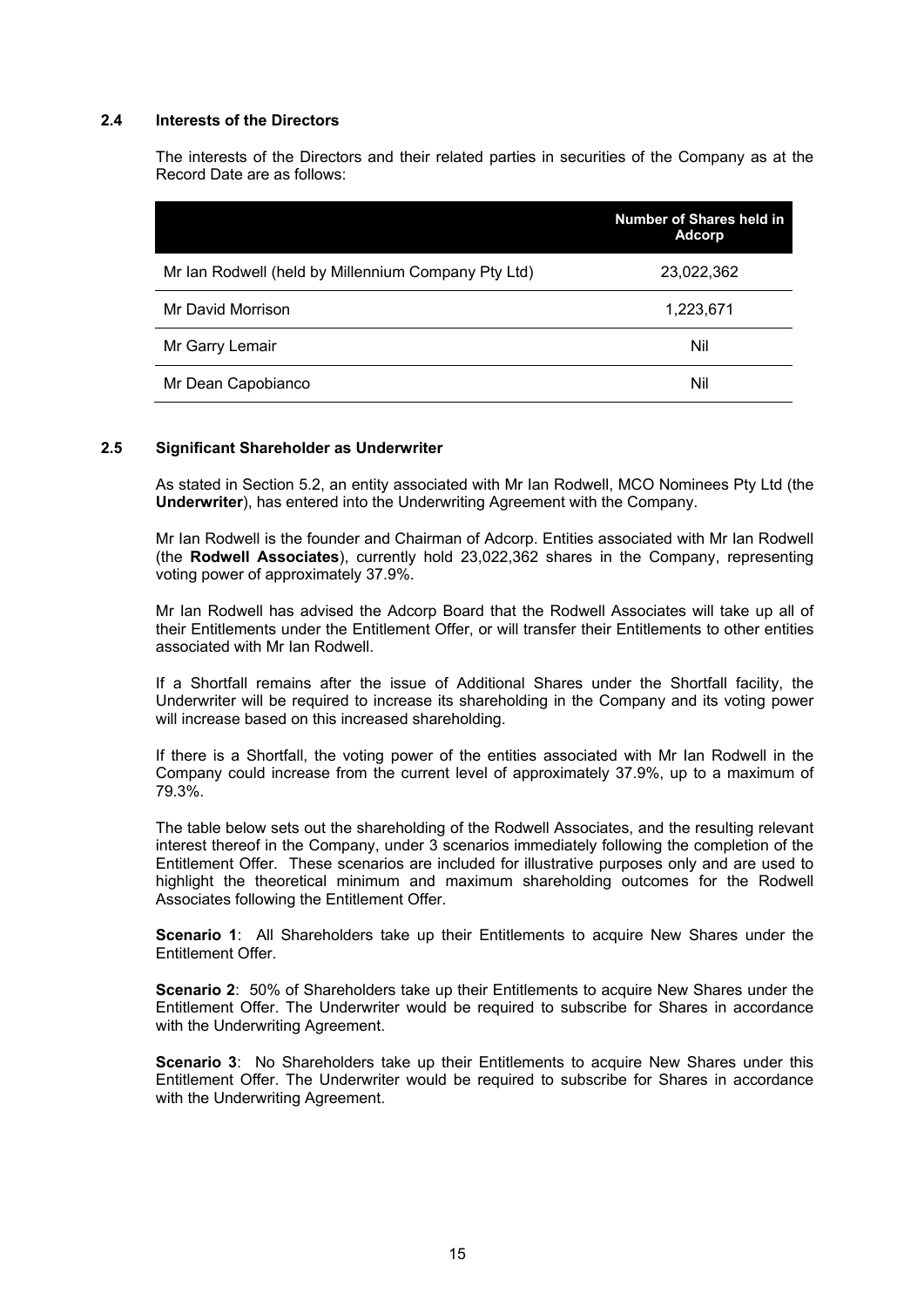|                                                               | Scenario 1<br>All Shareholders take up their<br>Entitlement |                                              | Scenario 2<br>50% of Shareholders take up<br>their Entitlements |                                              | Scenario 3<br>No Shareholders take up their<br><b>Entitlements</b> |                                              |
|---------------------------------------------------------------|-------------------------------------------------------------|----------------------------------------------|-----------------------------------------------------------------|----------------------------------------------|--------------------------------------------------------------------|----------------------------------------------|
|                                                               | Number of<br><b>Shares</b>                                  | Approximate %<br>of total Shares<br>on issue | Number of<br><b>Shares</b>                                      | Approximate %<br>of total Shares<br>on issue | Number of<br><b>Shares</b>                                         | Approximate %<br>of total Shares<br>on issue |
| Shareholding prior to<br><b>Entitlement Offer</b>             | 23,022,362                                                  | 37.9%                                        | 23,022,362                                                      | 37.9%                                        | 23,022,362                                                         | 37.9%                                        |
| Shares acquired under<br><b>Entitlement Offer</b>             | 46.044.724                                                  | 37.9%                                        | 46.044.724                                                      | 37.9%                                        | 46.044.724                                                         | 37.9%                                        |
| <b>Shortfall Shares</b><br>acquired                           | Nil                                                         | $0.0\%$                                      | 37.654.240                                                      | 20.7%                                        | 75.308.480                                                         | 41.4%                                        |
| Shareholding<br>immediately after<br><b>Entitlement Offer</b> | 69,067,086                                                  | 37.9%                                        | 106,721,326                                                     | 58.6%                                        | 144,375,566                                                        | 79.3%                                        |

### **2.6 Effects on Control**

Depending on the level of participation in the Entitlement Offer, the voting power of Mr Ian Rodwell and the Rodwell Associates could increase from the current level of approximately 37.9%, up to a maximum of 79.3%.

Accordingly, Mr Ian Rodwell and the Rodwell Associates may acquire control of the Company.

Mr Ian Rodwell has indicated that if the Rodwell Associates were to control the Company following the Entitlement Offer, their current intention is to work with Adcorp's executive management to implement strategies that will return the company to sustainable profitability and provide returns to shareholders. This is consistent with current strategies of the Company.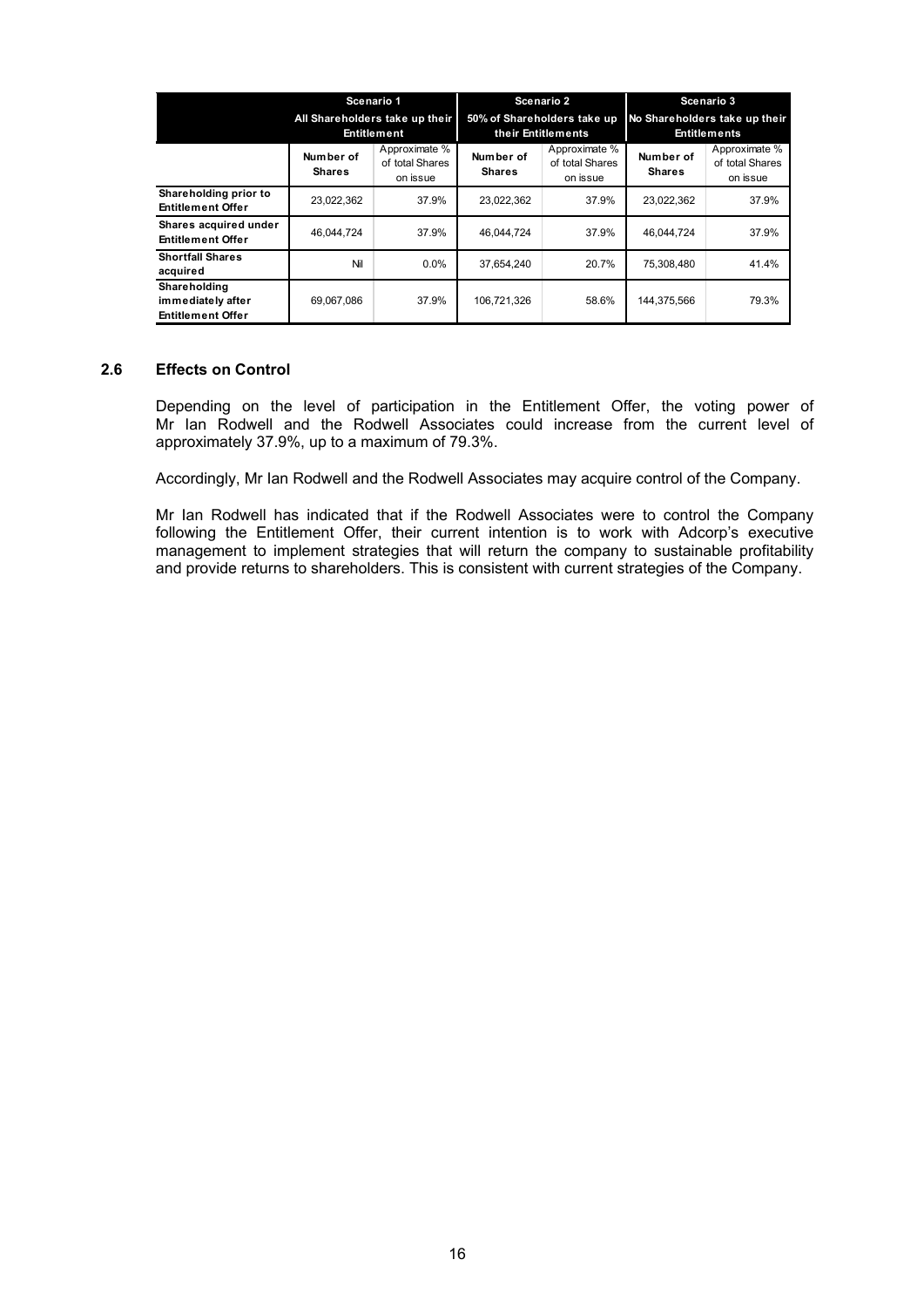### **3 INVESTMENT RISKS**

### **3.1 Introduction**

This section describes some of the potential risks associated with Adcorp's business and the industry in which it operates, and the risks associated with an investment in shares in general. It does not purport to list every risk that may be associated with Adcorp's business or the industry in which it operates, or an investment in shares now or in the future, and the occurrence or consequences of some of the risks described in this section are partially or completely outside the control of Adcorp, its Directors and the senior management team.

The selection of risks included in this section has been based on an assessment of a combination of the probability of the risk occurring and the impact of the risk if it did occur. The assessment is based on the knowledge of the Directors as at the date of this Offer Booklet, but there is no guarantee or assurance that the importance of different risks will not change or other risks will not emerge.

Before applying for New Shares, you should satisfy yourself that you have sufficient understanding of these matters and should consider if New Shares are a suitable investment for you, having regard to your own investment objectives, financial circumstances and taxation position. If you do not understand any part of this Offer Booklet or are in any doubt as to whether to participate in the Entitlement Offer, it is recommended that you seek professional guidance from your stockbroker, solicitor, accountant or other independent and qualified professional adviser before deciding to participate in the Entitlement Offer.

### **3.2 Specific risks related to an investment in Adcorp**

Fluctuating economic conditions can cause delays or reductions in advertising and marketing spend in some sectors and regions. These risks are mitigated to an extent by Adcorp's diverse client list and pricing structures though there remains an element of risk associated with reduced advertising spend in certain sectors.Adcorp is committed to further diversifying into innovative sectors of the industry and optimising our business structure to improve returns and sustainable growth of the business.

### **3.3 Risks associated with the Entitlement Offer**

The completion of the Entitlement Offer will result in the issue of 121,353,204 New Shares. If an Eligible Shareholder does not take up their full Entitlement their percentage holding of Shares will be diluted. Examples of how dilution may impact on Shareholders are set out in section 2.2.

### **3.4 General risks**

### (1) Price of shares

As a publicly listed company on ASX, Adcorp is subject to general market risk that is inherent in all securities listed on a stock exchange. This may result in fluctuations in its Share price that are not explained by the fundamental operations and activities of Adcorp.

Some of the factors which may affect the price of the Shares include fluctuations in the local and international stock markets, the size of the Company's market capitalisation, movements in interest rates, general economic and political conditions including interest rates, inflation rates, exchange rates, consumer sentiment, commodity and oil prices, changes to government fiscal, monetary and regulatory policies and settings, and changes in legislation and regulation.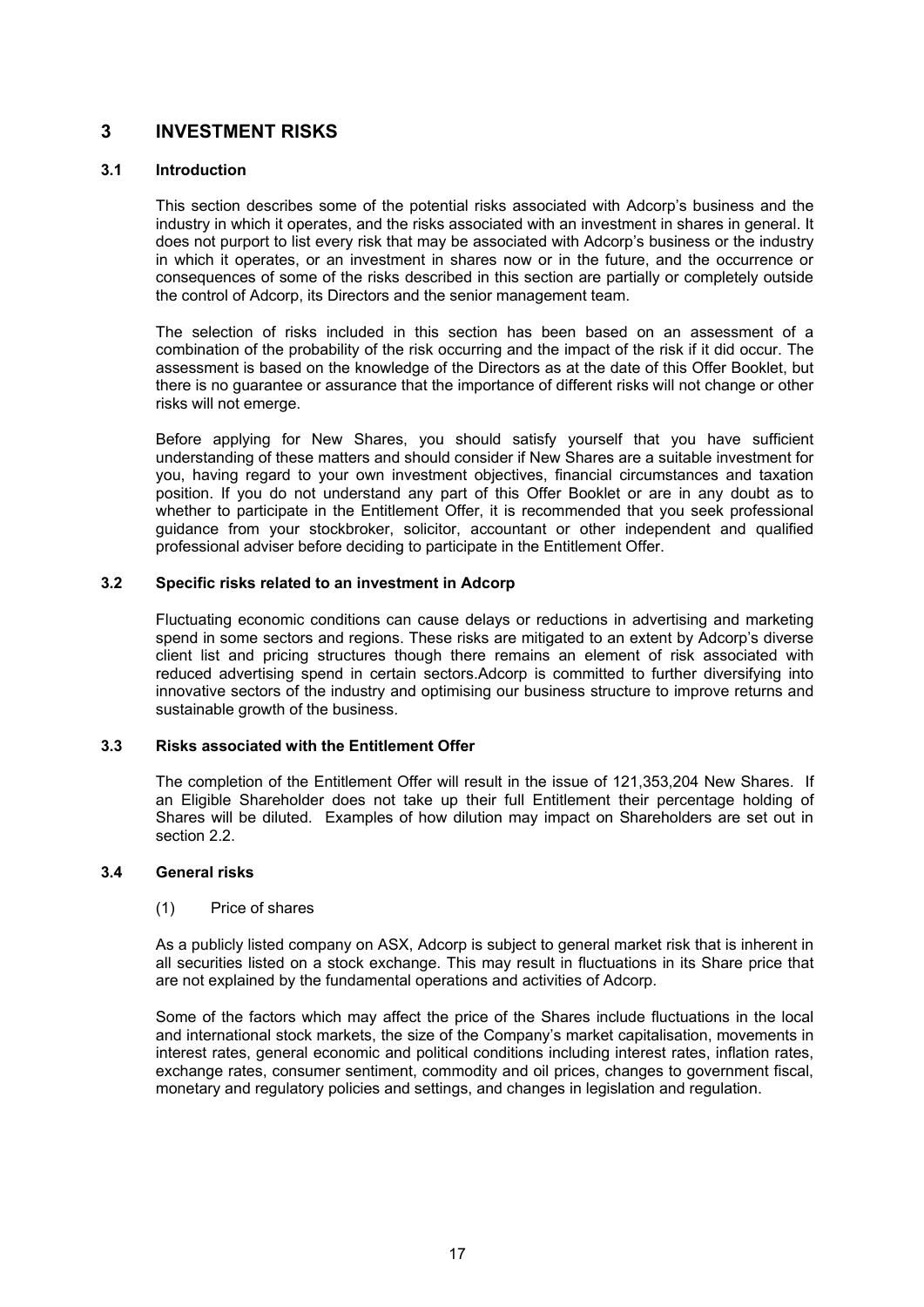The historic share price performance of the Shares provides no guidance as to its future share price performance.

(2) Trading and liquidity in Shares

There can be no guarantee that an active market for Shares will exist. There may be relatively few potential buyers or sellers of the Shares on ASX at any given time. This may increase the volatility of the market price of the Shares. It may also affect the prevailing market price at which Shareholders are able to sell their Shares. This may result in Shareholders receiving a market price for their Shares that is less or more than the price that Shareholders paid for their Shares under the Entitlement Offer.

(3) Shareholder dilution – future share issues

In the future, Adcorp may elect to issue more Shares or other securities. While the Company is subject to the constraints of the ASX Listing Rules regarding the issue of Shares or other securities, Shareholders may be diluted as a result of any such future issues of Shares or other securities.

(4) Changes in tax rules or their interpretation

Changes in tax law (including goods and services taxes, stamp duties and other impost and charges imposed by government), or changes in the way taxation laws are interpreted may impact the tax liabilities of the Company or the tax treatment of a Shareholder's investment. In particular, both the level and basis of tax may change. In addition, an investment in the New Shares involves tax considerations which may differ for each Shareholder. Each Eligible Shareholder is encouraged to seek professional tax advice in connection with a further investment in Adcorp.

(5) Government and regulatory factors

Government or regulatory policies may change, which could have an impact on the Australian economic environment, market conditions or Adcorp's operations. Depending on the nature of any such changes, it may adversely impact the operations or future financial performance of Adcorp.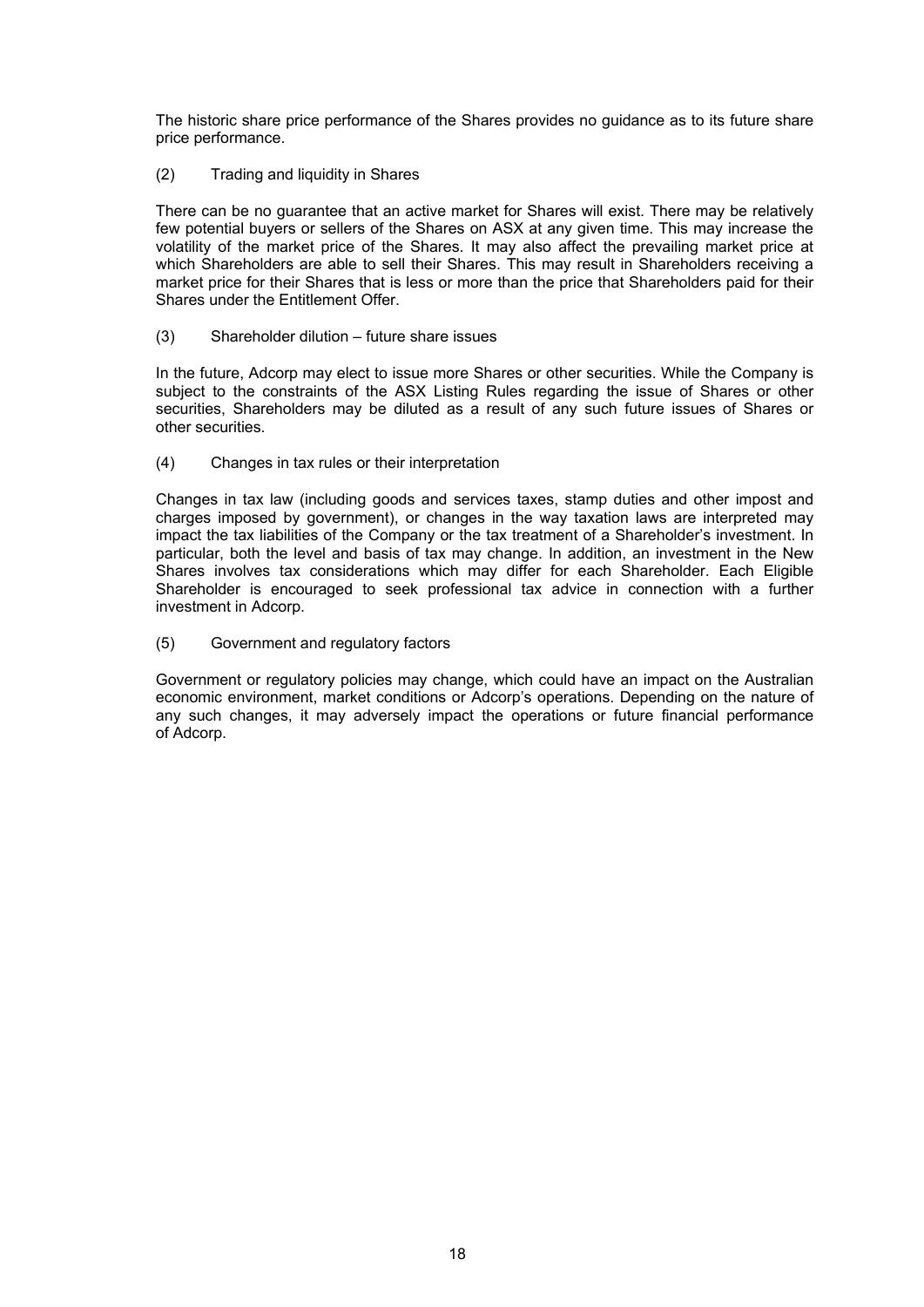### **4 HOW TO APPLY FOR NEW SHARES**

### **4.1 What Eligible Shareholders may do**

The number of New Shares to which you are entitled is shown on the accompanying Entitlement and Acceptance Form.

You may either:

- (1) take up all of your Entitlement (refer to section 4.2);
- (2) in addition to applying for all of your Entitlement, apply for Additional Shares under the Shortfall facility described in section 1.12 (refer to section 4.3);
- (3) take up part of your Entitlement and allow the balance of your Entitlement to lapse (refer to section 4.2);
- (4) sell or transfer all, or part, of your Entitlement (refer to section 4.6); or
- (5) allow all of your Entitlement to lapse (refer to section 4.7).

### **4.2 Applying for New Shares**

An Eligible Shareholder may take up all or part of their Entitlement by completing the Entitlement and Acceptance Form which accompanies this Offer Booklet and returning it, together with correct Application Monies in cleared funds (refer to section 4.4), to:

> *2015 Adcorp Entitlement Offer*  c/o Computershare Investor Services Pty Limited GPO Box 505 Melbourne VIC 3001, Australia

by no later than 5.00 pm (Sydney/Melbourne Time) on the Closing Date.

The Company may, but is not obliged to, accept an Application received after the Closing Date if the Application is postmarked prior to the Closing Date. If the Company does not accept an Application for any reason, the Company will refund any excess Application Monies to the Eligible Shareholder, without interest, not later than 10 Business Days after the New Shares are allotted.

Entitlement and Acceptance Forms (and payments for any Application Monies) will not be accepted at the Company's registered or corporate offices or other offices of the Share Registry.

For the convenience of Eligible Shareholders, an Australian reply paid envelope has been enclosed with this Offer Booklet.

Please note that if you have more than one holding of Shares, you will be sent more than one personalised Entitlement and Acceptance Form and you will have separate Entitlements for each separate holding. A separate Entitlement and Acceptance Form and payment of Application Monies must be completed for each separate Entitlement you hold.

If you allow part of your Entitlement to lapse, your shareholding in Adcorp will be diluted.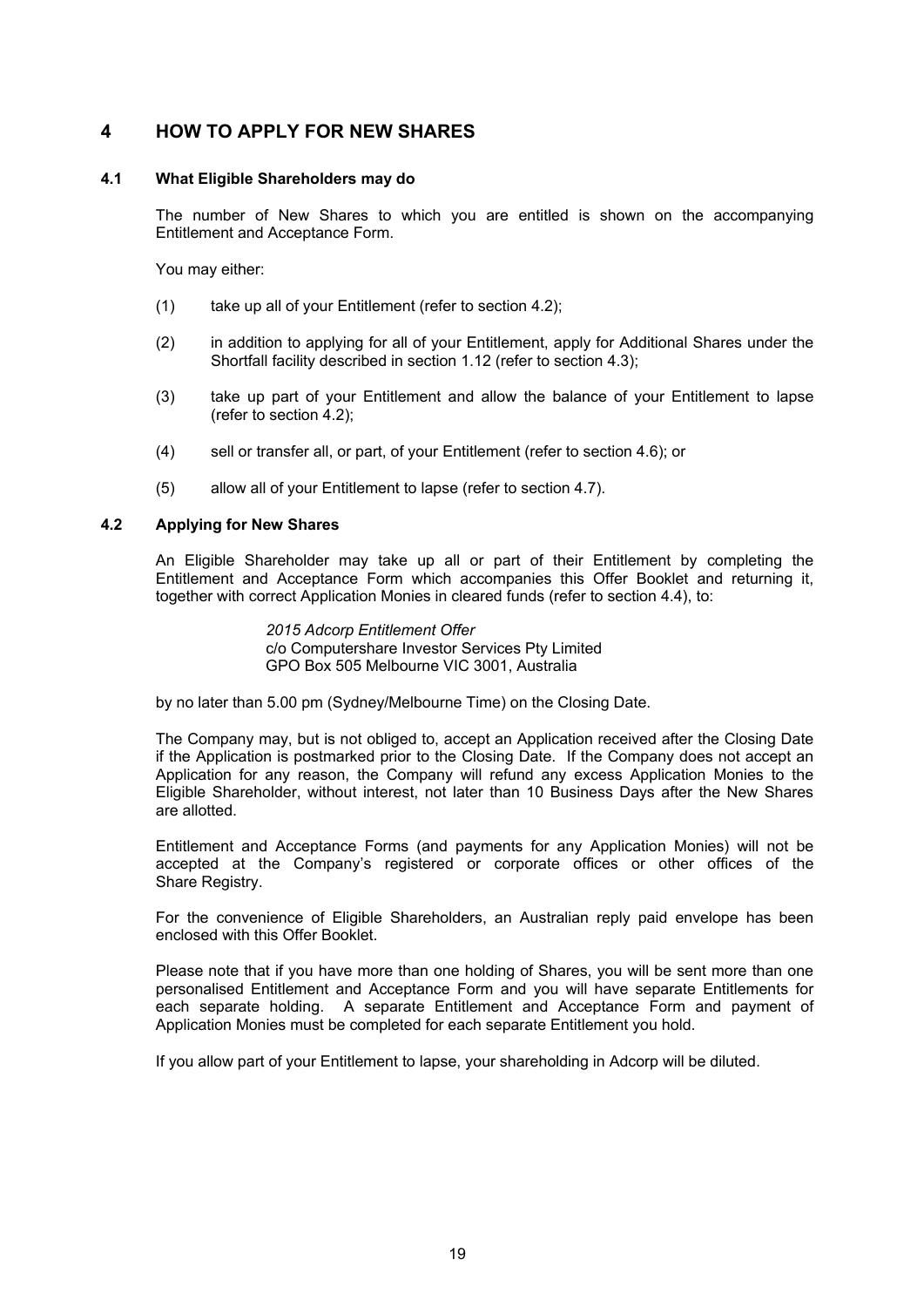### **4.3 Applying for Additional Shares**

Eligible Shareholders who subscribe for their full Entitlement may apply for Additional Shares under the Shortfall facility described in section 1.12.

To do this, please enter the number of Additional Shares you wish to subscribe for in the Entitlement and Acceptance Form where it provides "Number of Additional New Shares applied for".

The amount of Applications Monies you submit with your Application (refer to section 4.4) must equal the Offer Price multiplied by the total number of New Shares including Additional Shares you wish to subscribe for.

### **4.4 Form of payment**

Payment of Application Monies (which must equal the Offer Price multiplied by the number of New Shares including any Additional Shares you wish to subscribe for) will only be accepted in Australian currency and as follows:

 Through BPAY. Eligible Shareholders can make their payment by BPAY in accordance with the instructions set out in accompanying personalised Entitlement and Acceptance Form. Payment must be made using the reference number on the form and must be made by 5.00pm (Sydney/Melbourne Time) on the Closing Date.

The reference number is used to identify your holding. If you have multiple holdings you will have multiple reference numbers. You must use the reference number on each Entitlement and Acceptance Form to pay for each holding separately.

*Eligible Shareholders making a payment by BPAY are not required to return their Entitlement and Acceptance Form.*

Applicants who choose to use BPAY should be aware that their own financial institution may implement earlier cut off times with regards to electronic payment, and should therefore take this into consideration when making payment of Application Monies. You may also have your own limit on the amount that can be paid via BPAY. It is your responsibility to check that the amount you wish to pay via BPAY does not exceed your limit.

- By bank cheque in Australian currency drawn on and redeemable at any Australian bank; or
- By personal cheque in Australian currency drawn on and redeemable at any Australian bank.

Cheques or bank cheques should be made payable to **"Adcorp Australia Limited"** and crossed **"Not Negotiable"**.

You should ensure that sufficient funds are held in the relevant account(s) to cover the full Application Monies.

Eligible Shareholders are asked **not** to forward cash as cash payments will **not** be accepted. Receipts for payment will not be provided.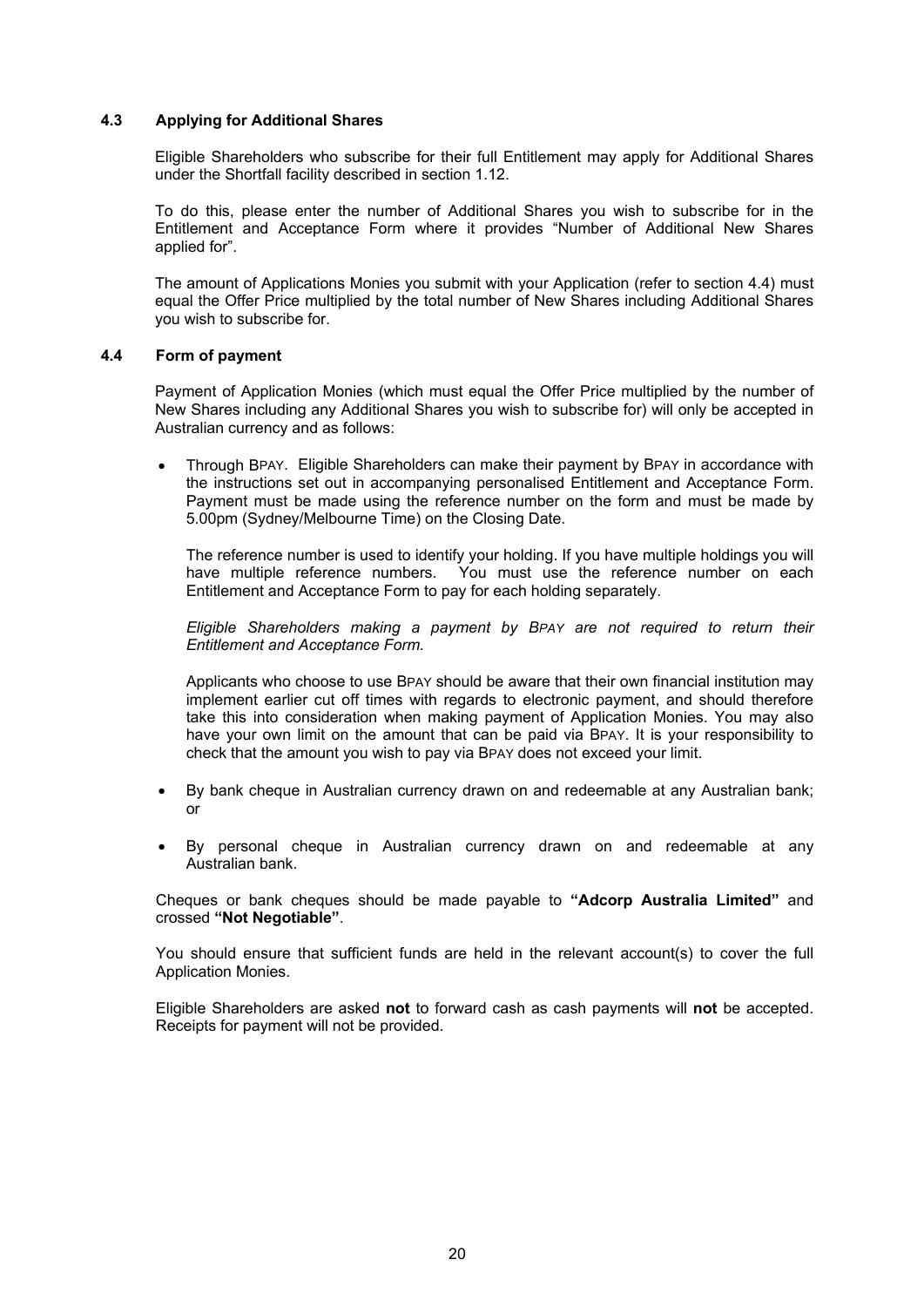If the amount of Application Monies is insufficient to pay in full for the number of New Shares including any Additional Shares you applied for, or is more than the number of New Shares including any Additional Shares you applied for, you will be taken to have applied for such whole number of New Shares including any Additional Shares which is covered in full by your Application Monies. Alternatively, the Company may in its discretion reject your Application, in which case any Application Monies will be refunded to you (without interest).

If you do not receive any or all of the Additional Shares you applied for, any excess Application Monies will be returned to you (without interest). It is not practical to refund amounts of less than \$2.00 and any refunds owing for this amount will be retained by Adcorp.

### **4.5 Effect of Application**

By applying for New Shares under the Entitlement Offer (including by way of a payment through BPAY), an Eligible Shareholder is taken to:

- (1) agree to be bound by the terms and conditions set out in this Offer Booklet and the accompanying Entitlement and Acceptance Form;
- (2) acknowledge the statement of risks set out in the 'Investment Risks' section in 2.1, and that investments in Adcorp are subject to risk;
- (3) represent and warrant that they satisfy each of the criteria set out in section 1.2;
- (4) authorise the Company and its officers or agents to place the Eligible Shareholder's name on the Company's shareholder register in respect of those New Shares; and
- (5) agree to be bound by the Company's constitution.

Any application for New Shares under the Entitlement Offer (including by way of a payment through BPAY), once lodged, cannot be withdrawn.

### **4.6 Selling or transferring your Entitlement**

(1) Selling your Entitlements on ASX

If you wish to sell some or all of your Entitlement on ASX, then please contact your stock broker. You can trade your Entitlements on the ASX during the Trading Period, and all trading of Entitlement must be effected by Monday, 23 November 2015.

(2) Transferring your Entitlement to another person off-market

If you wish to transfer all or part of your Entitlements to a person off-market (i.e. other than by trading your Entitlements on ASX), you must complete and forward:

- a Standard Renunciation Form (which you can obtain from the Share Registry); and
- your Entitlement and Acceptance Form,

to the Share Registry (at the address specified in section 4.2) before the expiration of the Trading Period.

If a completed Standard Renunciation Form and a completed Entitlement and Acceptance Form in respect of the same Entitlements are received at the same time, then the Company will give effect to the transfer of those Entitlements in priority to the exercise of that Entitlement.

You may transfer all or a proportion of your Entitlements in the manner set out above.

If you are an Eligible Shareholder on the CHESS sub-register, or subject to regulatory approval, you must contact your sponsoring broker to effect the transfer of your Entitlements. The Company is unable to transfer rights either from or to a CHESS holding.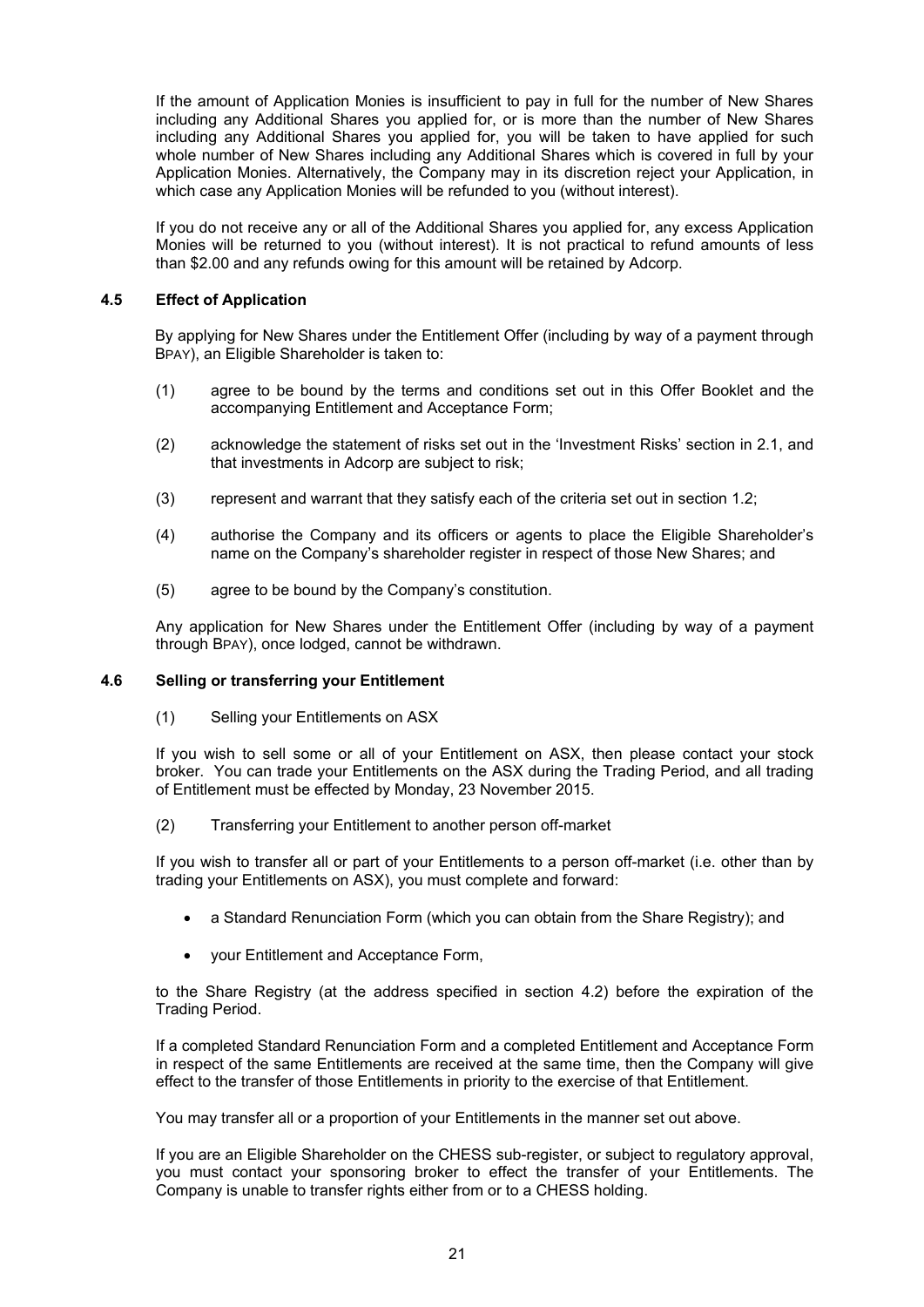### **4.7 Allowing your Entitlement to lapse**

If you do nothing, all of your Entitlement will lapse and your shareholding in Adcorp will be diluted.

### **4.8 Enquiries concerning Entitlement and Acceptance Form**

If you have any questions on how to complete the Entitlement and Acceptance Form or take part or all of your Entitlement, please contact the Share Registry on 1300 850 505 (within Australia) or +61 3 9415 4000 (outside Australia) during business hours on Monday to Friday before the Closing Date.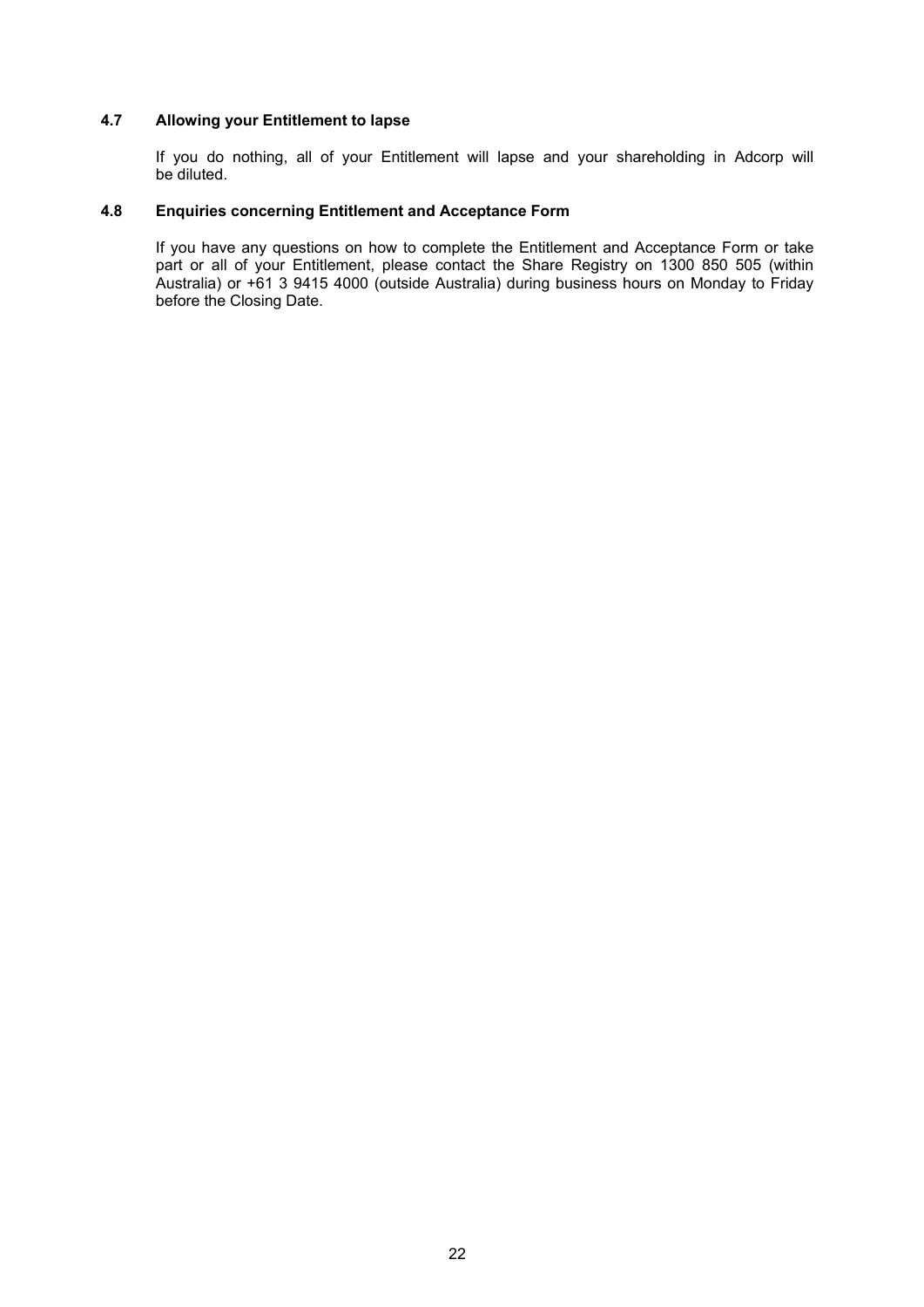### **5 ADDITIONAL INFORMATION**

### **5.1 Reliance on Offer Booklet**

This Offer Booklet has been prepared pursuant to section 708AA of the Corporations Act, as modified by ASIC Class Order 08/35, for the offer of New Shares without disclosure to investors under Part 6D.2 of the Corporations Act.

This Offer Booklet was lodged with ASX on Tuesday, 17 November 2015.

Section 708AA of the Corporations Act requires an entity who seeks to rely on the disclosure exemption in section 708AA to lodge a "cleansing notice" with ASX which (among other things):

- (1) sets out any information that had been excluded from a continuous disclosure notice in accordance with the Listing Rules and that investors and their professional advisers would reasonably require, and would reasonably expect to find in a disclosure document, for the purpose of making an informed assessment of:
	- (a) the assets and liabilities, financial position and performance, profits and losses and prospects of Adcorp; or
	- (b) the rights and liabilities attaching to the New Shares; and
- (2) states the potential effect of the issue of the New Shares on control of Adcorp and the consequences of that effect.

Adcorp lodged a cleansing notice in respect of the Entitlement Offer with ASX on Friday, 6 November 2015.

In deciding whether or not to apply for New Shares including any Additional Shares under the Entitlement Offer, you should rely on your own knowledge of Adcorp, refer to the documents lodged and the disclosures made by the Company on ASX (which are available on the ASX website at asx.com.au (ASX code: AAU)) and seek advice from your financial or other professional adviser.

### **5.2 Underwriting Agreement**

The Company has entered into the Underwriting Agreement with MCO Nominees Pty Ltd under which the Underwriter has agreed to fully underwrite the Entitlement Offer. The Underwriter is an entity associated with Ian Rodwell, a major shareholder, director and Chairman of the Company.

The Company has agreed to pay to the Underwriter an underwriting fee of \$100,000 (plus any applicable GST) which is payable 12 months after the completion of the rights issue.

The Underwriting Agreement contains customary representations, warranties and indemnities and undertakings in favour of the Underwriter.

The key terms of the Underwriting Agreement are as follows:

- (1) the Underwriter will have 2 business days from notification by Adcorp, to pay for Shortfall Shares to be acquired pursuant to the underwriting;
- (2) Shortfall Shares will be acquired at a price of 3.1 cents each; and
- (3) the underwriting commitment amounts to approximately \$3.7 million.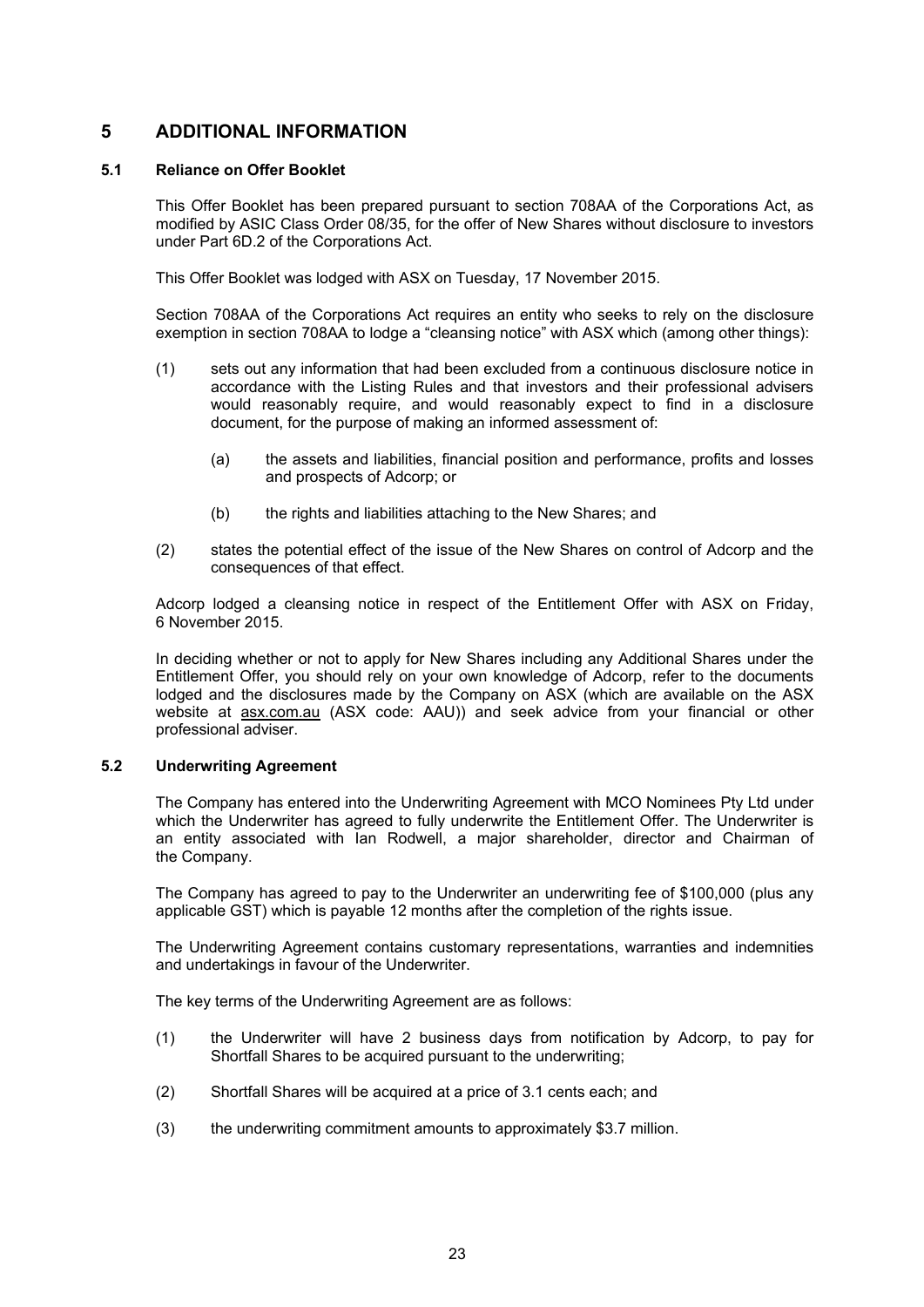### **5.3 Copies of Documents**

The annual financial report of Adcorp for the year ended 30 June 2015, being the most recently lodged annual financial report of Adcorp before the date of this Offer Booklet and all continuous disclosure notices given by Adcorp to ASX since the 30 June 2015 annual financial report was lodged with ASX, are available on the ASX website at asx.com.au (ASX code: AAU).

### **5.4 Estimated Expenses of the Entitlement Offer**

The estimated expenses of the Entitlement Offer including the underwriting fee, are \$300,000 plus GST as applicable.

The total expenses can only be estimated at the date of this Offer Booklet as final expenses are dependent on the number of New Shares including Additional Shares subscribed for under the Entitlement Offer and the total amount of Shortfall placed.

### **5.5 Risks**

You should refer to the "Investment Risks" section 2.1. You should consider these factors in light of your personal circumstances, including financial and taxation issues, before making a decision in relation to your Entitlement.

### **5.6 Taxation**

Shareholders should be aware that there may be taxation implications of participating in the Entitlement Offer. Shareholders should consult their own professional taxation advisers to obtain advice in relation to the taxation laws and regulations applicable to their personal circumstances.

### **5.7 Alteration of terms**

Adcorp reserves the right, at its discretion, to vary, suspend or cancel the Entitlement Offer at any time, subject to the Corporations Act, the Listing Rules and any other law or regulation to which the Company is subject.

Any variation, suspension or cancellation does not give rise to any liability on the part of or any action against, Adcorp or any Director and will be binding on all Eligible Shareholders.

If the Directors determine to suspend or cancel the Entitlement Offer, any Application Monies received by the Company in relation to Shares not already issued will be refunded in accordance with the Corporations Act, without interest, as soon as reasonably practical after the suspension or cancellation and in any event within 10 Business Days after the Closing Date.

### **5.8 Overseas jurisdictions**

This Offer Booklet does not, and is not intended to, constitute an offer, invitation or issue in any place in which, or to any person to whom, it would be unlawful to make such an offer, invitation or issue. By applying for New Shares, including by submitting the Entitlement and Acceptance Form or making a payment by BPAY you represent and warrant that there has been no breach of such laws.

The distribution of this Offer Booklet outside of Australia and New Zealand may be restricted by law and persons who come into possession of it should seek advice and observe any such restrictions. Any failure to comply with such restrictions may contravene applicable securities laws. The Company disclaims all liabilities to such persons. Eligible Shareholders who are not resident in Australia or New Zealand are responsible for ensuring that taking up New Shares under the Entitlement Offer does not breach the selling restrictions set out in this Offer Booklet or otherwise violate the securities laws in the relevant overseas jurisdictions.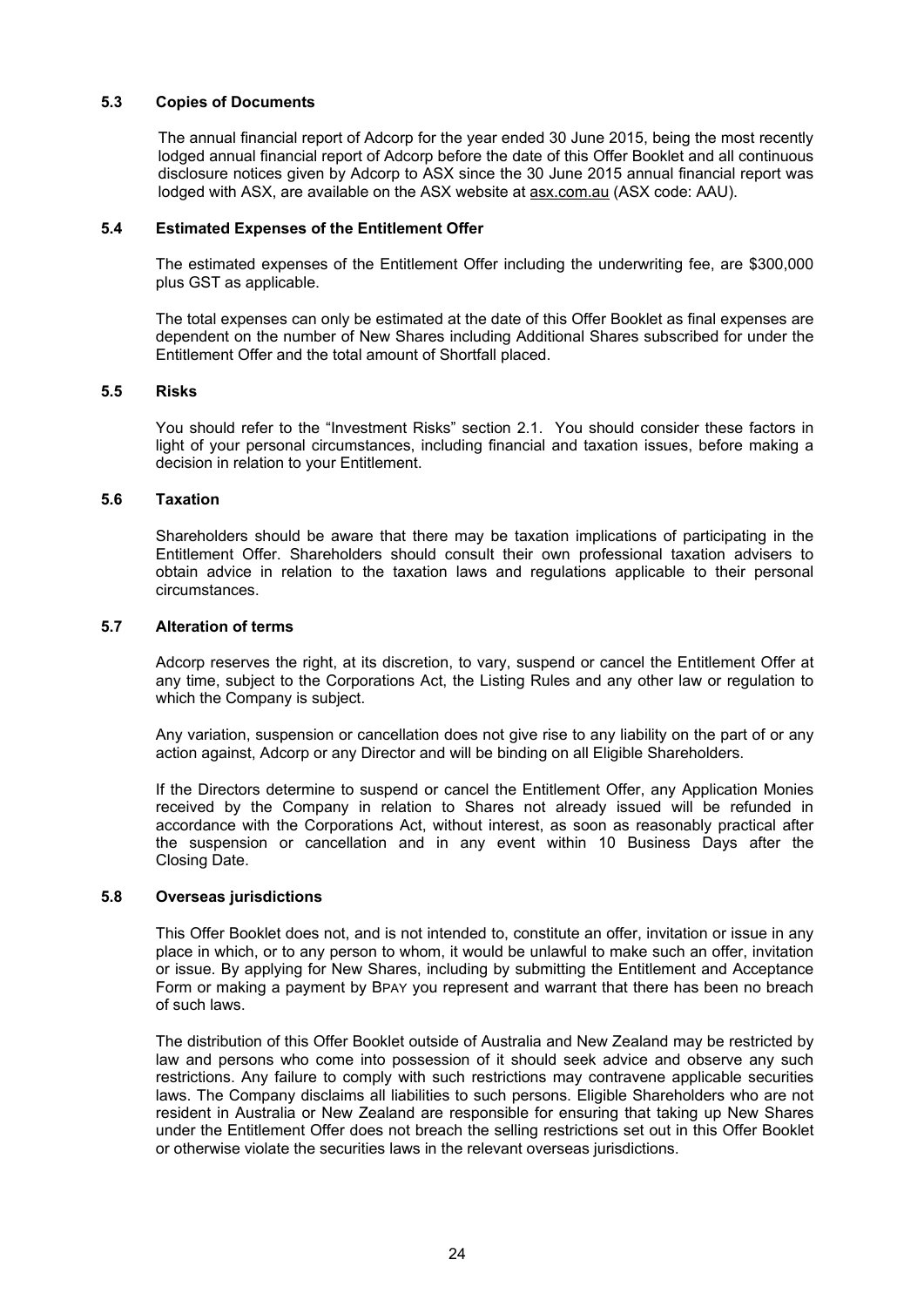No action has been taken to register or qualify this Offer Booklet, the New Shares, or the Entitlement Offer, or otherwise to permit a public offering of the New Shares, in any jurisdiction outside Australia and New Zealand.

### **5.9 Governing Law**

This Offer Booklet, the Entitlement Offer, and the contracts formed on acceptance are governed by the laws of Victoria. Each applicant for New Shares submits to the non-exclusive jurisdiction of the courts of Victoria.

### **5.10 Enquiries**

If you have any questions in respect of the Entitlement Offer, please contact the Share Registry on 1300 850 505 (within Australia) or +61 3 9415 4000 (from outside Australia) during business hours on Monday to Friday before the Closing Date.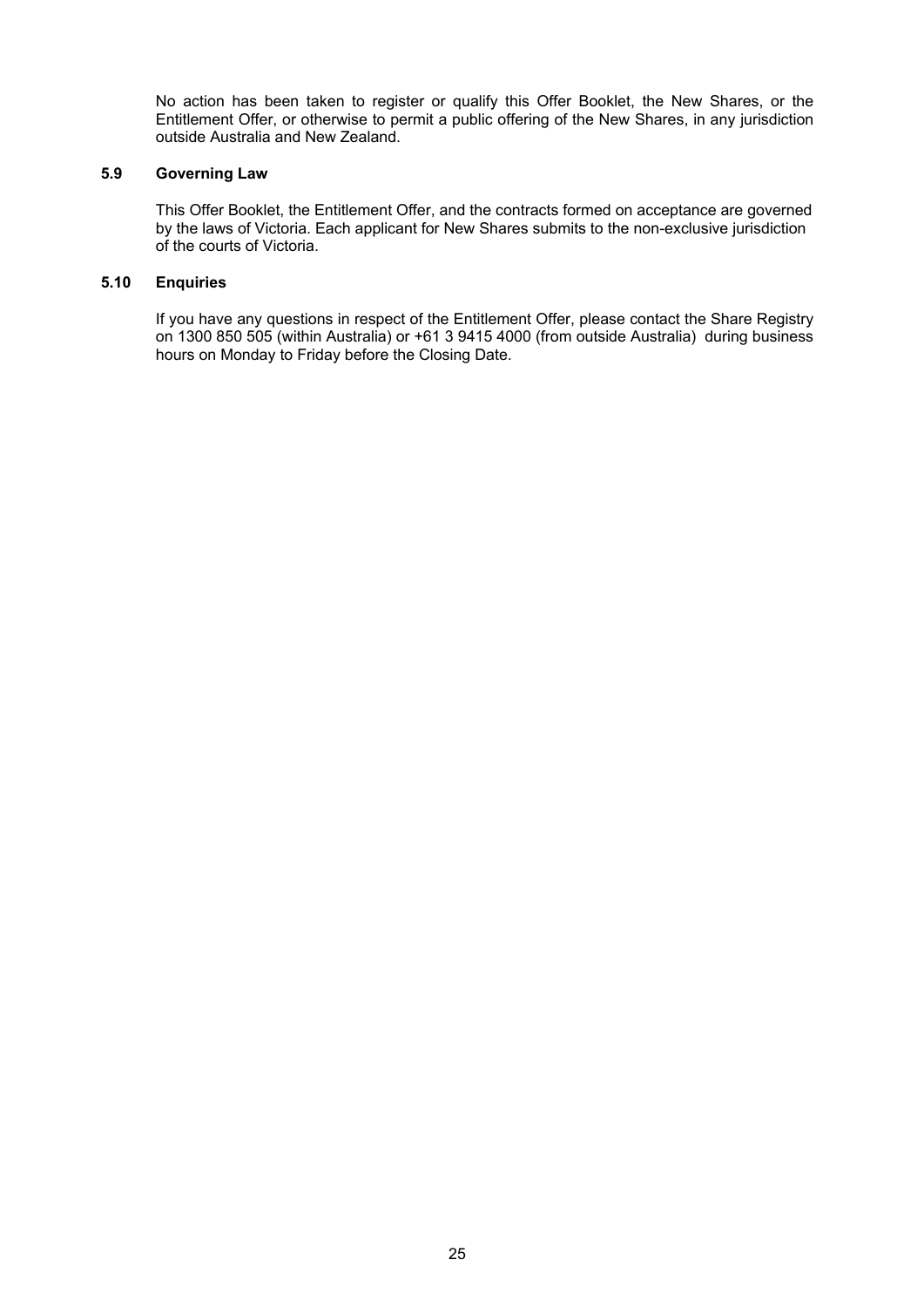# **6 DEFINITIONS**

Terms and abbreviations used in this Offer Booklet have the following meaning:

| <b>Adcorp or Company</b>                  | Adcorp Australia Limited ACN 002 208 915                                                                                                                                                            |  |  |
|-------------------------------------------|-----------------------------------------------------------------------------------------------------------------------------------------------------------------------------------------------------|--|--|
| <b>Additional Shares</b>                  | New Shares applied for by Eligible Shareholders in excess of their<br>Entitlement.                                                                                                                  |  |  |
| <b>Application</b>                        | A valid application by way of an Entitlement and Acceptance<br>Form                                                                                                                                 |  |  |
| <b>Application Monies</b>                 | Monies paid by Eligible Shareholders in respect of New Shares<br>including any Additional Shares they apply for                                                                                     |  |  |
| <b>ASIC</b>                               | Australian Securities and Investments Commission                                                                                                                                                    |  |  |
| <b>ASX</b>                                | ASX Limited ABN 98 008 624 691, or the market operated by it,<br>as the context requires                                                                                                            |  |  |
| <b>Business Day</b>                       | An Australian business day that is not a Saturday, Sunday, or any<br>other day which is a public holiday or bank holiday in the place<br>where an act is to be performed or a payment is to be made |  |  |
| <b>Closing Date</b>                       | 5:00 pm (Melbourne Time) on Monday, 30 November 2015<br>(unless extended)                                                                                                                           |  |  |
| <b>Corporations Act</b>                   | Corporations Act 2001 (Cth)                                                                                                                                                                         |  |  |
| <b>Directors</b>                          | The directors of the Company                                                                                                                                                                        |  |  |
| <b>Eligible Shareholder</b>               | A person who meets the requirements set out in section 1.2                                                                                                                                          |  |  |
| <b>Entitlement</b>                        | The entitlement of an Eligible Shareholder under Entitlement Offer                                                                                                                                  |  |  |
| <b>Entitlement and Acceptance</b><br>Form | The entitlement and acceptance form which accompanies this<br><b>Offer Booklet</b>                                                                                                                  |  |  |
| <b>Entitlement Offer</b>                  | The offer to Eligible Shareholders to apply for 2 New Shares for<br>every 1 Share held on the Record Date under this Offer Booklet                                                                  |  |  |
| <b>GST</b>                                | Goods and services or any similar tax                                                                                                                                                               |  |  |
| <b>Ineligible Shareholder</b>             | Has the meaning given under "Ineligible Shareholders" on page 1                                                                                                                                     |  |  |
| <b>Listing Rules</b>                      | The Listing Rules of ASX                                                                                                                                                                            |  |  |
| <b>New Share</b>                          | A Share to be issued pursuant to the Entitlement Offer                                                                                                                                              |  |  |
| <b>Offer Booklet</b>                      | document dated<br><b>This</b><br>17 November 2015,<br>including<br>the<br>accompanying Entitlement and Acceptance Form                                                                              |  |  |
| <b>Offer Price</b>                        | \$0.031 (3.1 cents) per New Share                                                                                                                                                                   |  |  |
| <b>Record Date</b>                        | 7.00 pm (Sydney/Melbourne Time) on Thursday, 12 November 2015                                                                                                                                       |  |  |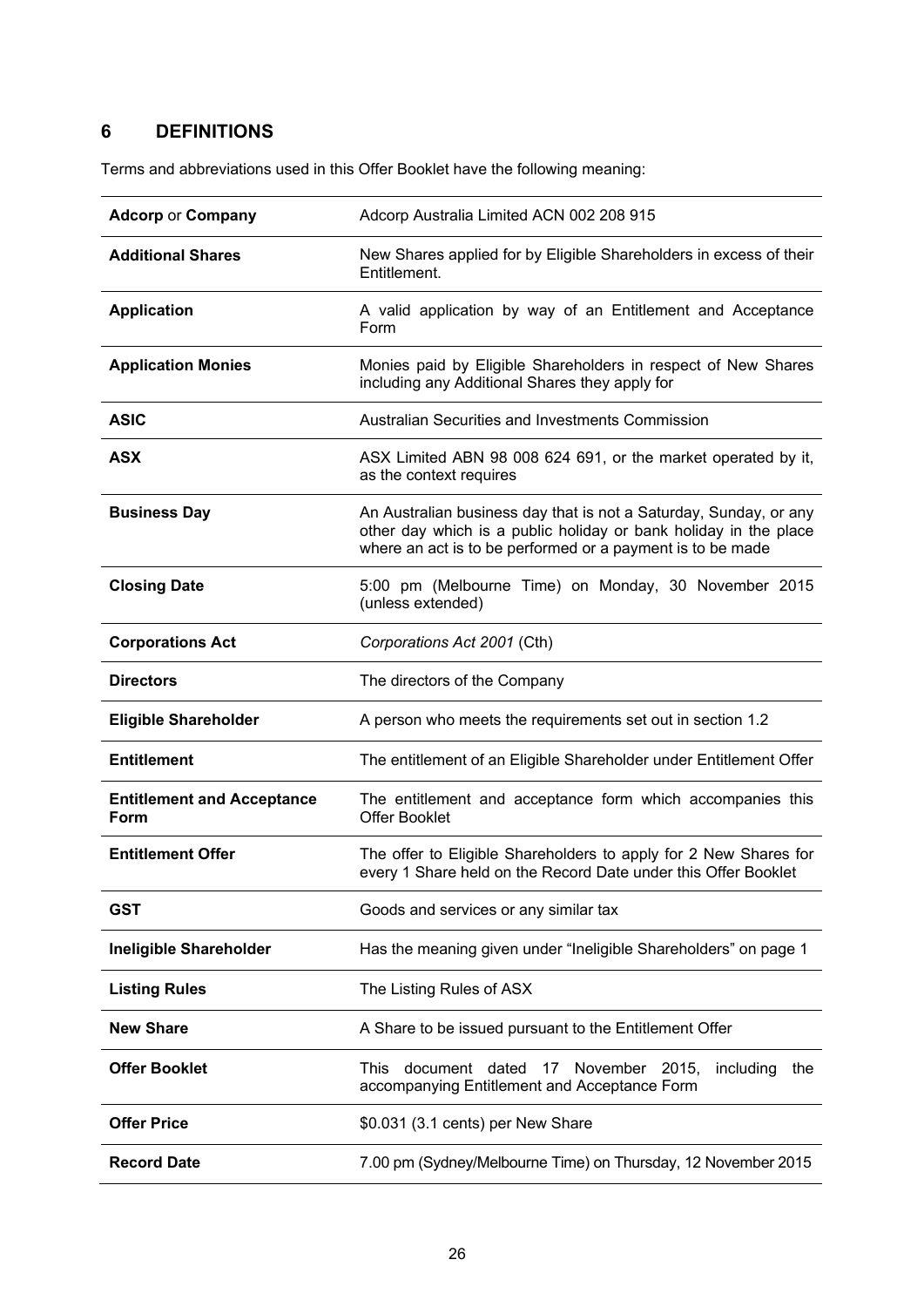| <b>Rodwell Associates</b>     | Entities associated with Mr Ian Rodwell, including the Underwriter<br>and Millennium Company Pty Ltd.                                                                                                                                                   |  |
|-------------------------------|---------------------------------------------------------------------------------------------------------------------------------------------------------------------------------------------------------------------------------------------------------|--|
| <b>Share</b>                  | A fully paid ordinary share in the Company                                                                                                                                                                                                              |  |
| <b>Share Registry</b>         | Computershare Investor Services Pty Ltd ACN 078 279 277                                                                                                                                                                                                 |  |
| <b>Shareholder</b>            | A registered holder of Shares                                                                                                                                                                                                                           |  |
| <b>Shortfall</b>              | Those New Shares not subscribed for under the Entitlement Offer                                                                                                                                                                                         |  |
| <b>Trading Period</b>         | The period commencing on Tuesday, 10 November 2015 and<br>ending on Monday, 23 November 2015.                                                                                                                                                           |  |
| <b>Underwriter</b>            | MCO Nominees Pty Ltd, an entity associated with Mr Ian Rodwell.                                                                                                                                                                                         |  |
| <b>Underwriting Agreement</b> | The underwriting agreement between the Underwriter and the<br>Company, pursuant to which the Underwriter has agreed to<br>subscribe for the balance of the Shortfall that remains after the<br>issue of Additional Shares under the Shortfall facility. |  |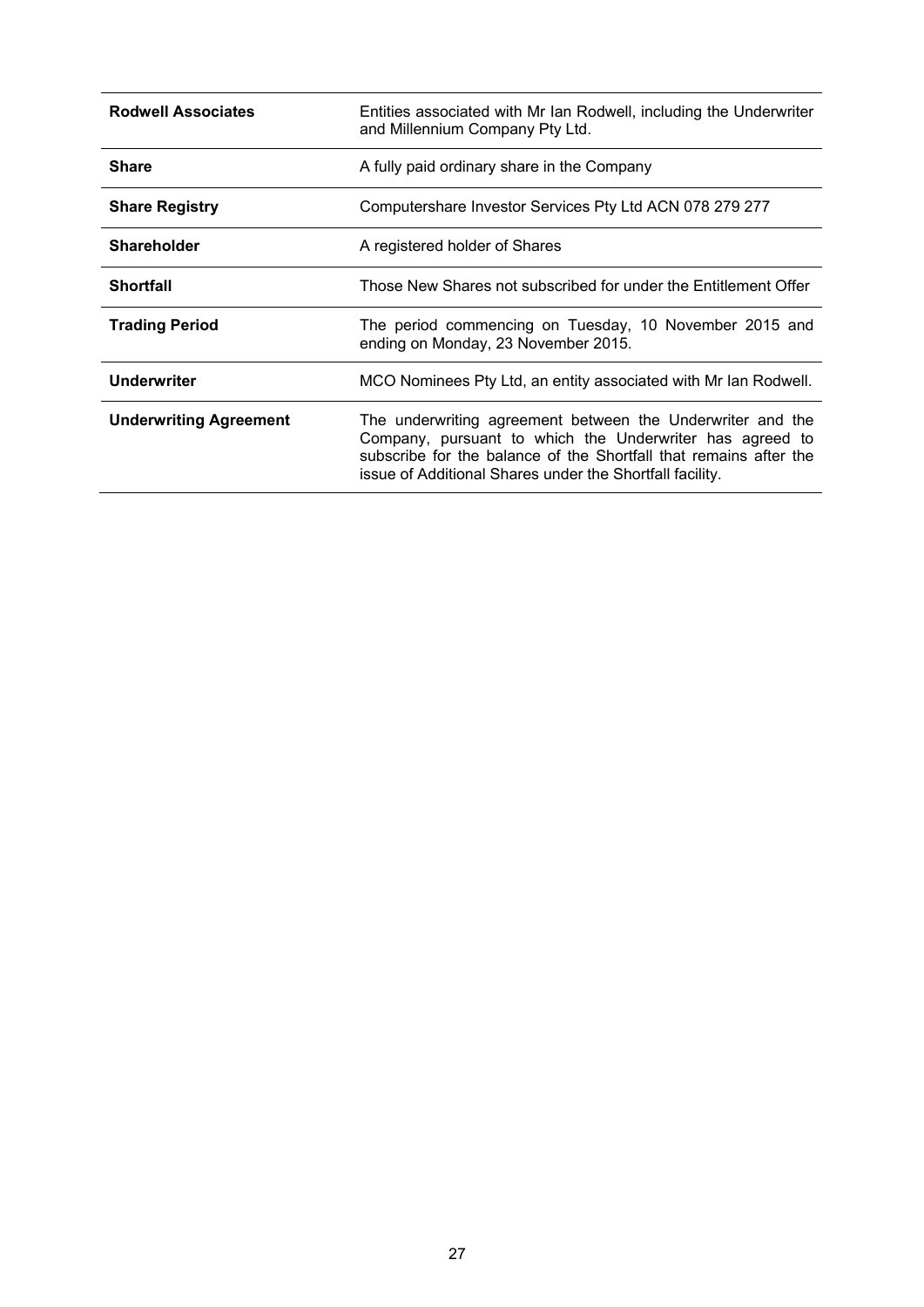### **7 CORPORATE DIRECTORY**

### **Directors**

Mr Ian Rodwell Mr David Morrison Mr Garry Lemair Mr Dean Capobianco

### **Company Secretary**

Mr Craig McMenamin

### **Registered Office**

Level 2 309 George Street

### **Website**

www.adcorp.com.au

### **Underwriter**

MCO Nominees Pty Ltd 2/8 Milson Road Cremorne Point NSW, 2090

### **Legal Advisers**

Norton Rose Fulbright Australia RACV Tower 485 Bourke Street MELBOURNE VIC 3000 Phone: +61 3 8686 6000 Fax: +61 3 8686 6505 www.nortonrose.com

### **Share Registry**

Computershare Investor Services Pty Ltd GPO Box 505 Melbourne VIC 3001, Australia 1300 850 505 (within Australia) +61 3 9415 4000 (from outside Australia). www.computershare.com